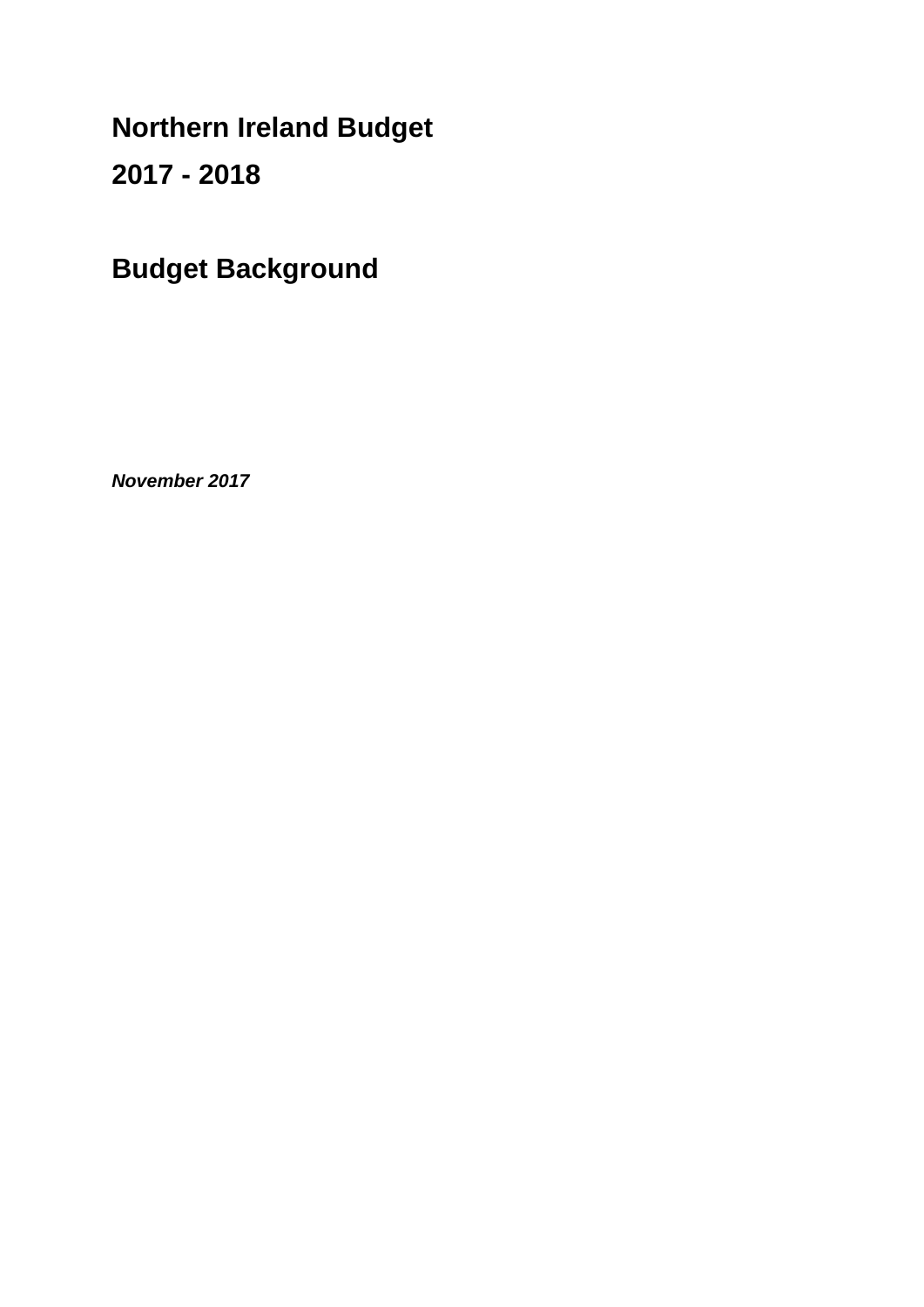# **Budget Background by Department**

*Prepared by the Northern Ireland Civil Service*

| <b>Chapter</b>          |                          | Page           |
|-------------------------|--------------------------|----------------|
| 1                       | <b>DAERA</b>             | 1              |
| $\mathbf{2}$            | <b>DfC</b>               | 4              |
| $\mathbf{3}$            | <b>DfE</b>               | $\overline{7}$ |
| $\overline{\mathbf{4}}$ | DE                       | 11             |
| $\overline{\mathbf{5}}$ | <b>DoF</b>               | 13             |
| $\bf 6$                 | <b>DoH</b>               | 16             |
| $\overline{\mathbf{7}}$ | <b>Dfl</b>               | 21             |
| 8                       | <b>DoJ</b>               | 24             |
| $\boldsymbol{9}$        | <b>TEO</b>               | 26             |
| <b>Annex A</b>          | <b>Supporting Tables</b> | 28             |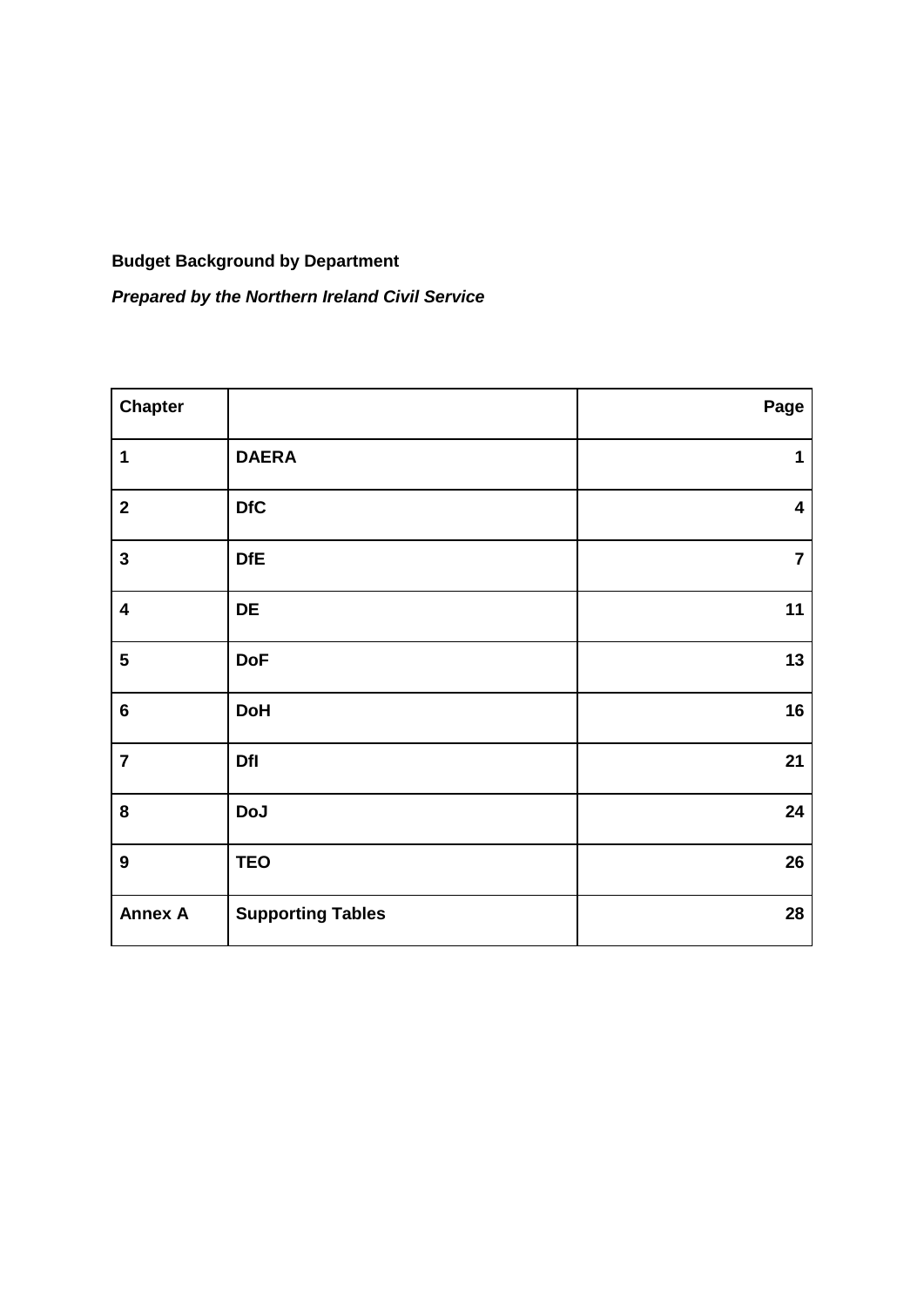# **1. DEPARTMENT OF AGRICULTURE, ENVIRONMENT AND RURAL AFFAIRS (DAERA)**

The Department's vision: '*A sustainable environment and thriving economy benefitting society'.*

### **Agriculture, Environment and Rural Affairs - Non Ring-fenced Resource DEL**

|                                                   | <b>£million</b> |
|---------------------------------------------------|-----------------|
|                                                   |                 |
| <b>Objective and Spending Area</b>                | 2017-18         |
|                                                   |                 |
| <b>Objective A</b>                                |                 |
| Food and Farming Group                            | 82.5            |
| <b>Veterinary Service and Animal Health Group</b> | 52.9            |
| <b>Rural Affairs Group</b>                        | 11.7            |
| Foyle, Carlingford and Irish Lights Commission    | 1.8             |
| <b>Environment, Marine and Fisheries Group</b>    | 38.0            |
| <b>Forest Service Agency</b>                      | 5.2             |
| <b>Total Objective A</b>                          | 192.0           |
|                                                   |                 |
| <b>Total</b>                                      | 192.0           |

Totals may not add due to rounding

### **Agriculture, Environment and Rural Affairs - Capital DEL**

|                                                   | £million |
|---------------------------------------------------|----------|
| <b>Objective and Spending Area</b>                | 2017-18  |
| <b>Objective A</b>                                |          |
| <b>Food and Farming Group</b>                     | 21.8     |
| <b>Veterinary Service and Animal Health Group</b> | 7.8      |
| <b>Rural Affairs Group</b>                        | 1.0      |
| Foyle, Carlingford and Irish Lights Commission    | 0.2      |
| <b>Environment, Marine and Fisheries Group</b>    | 4.4      |
| <b>Forest Service Agency</b>                      | 1.7      |
| <b>Total Objective A</b>                          | 36.9     |
| Γotal                                             | 36.9     |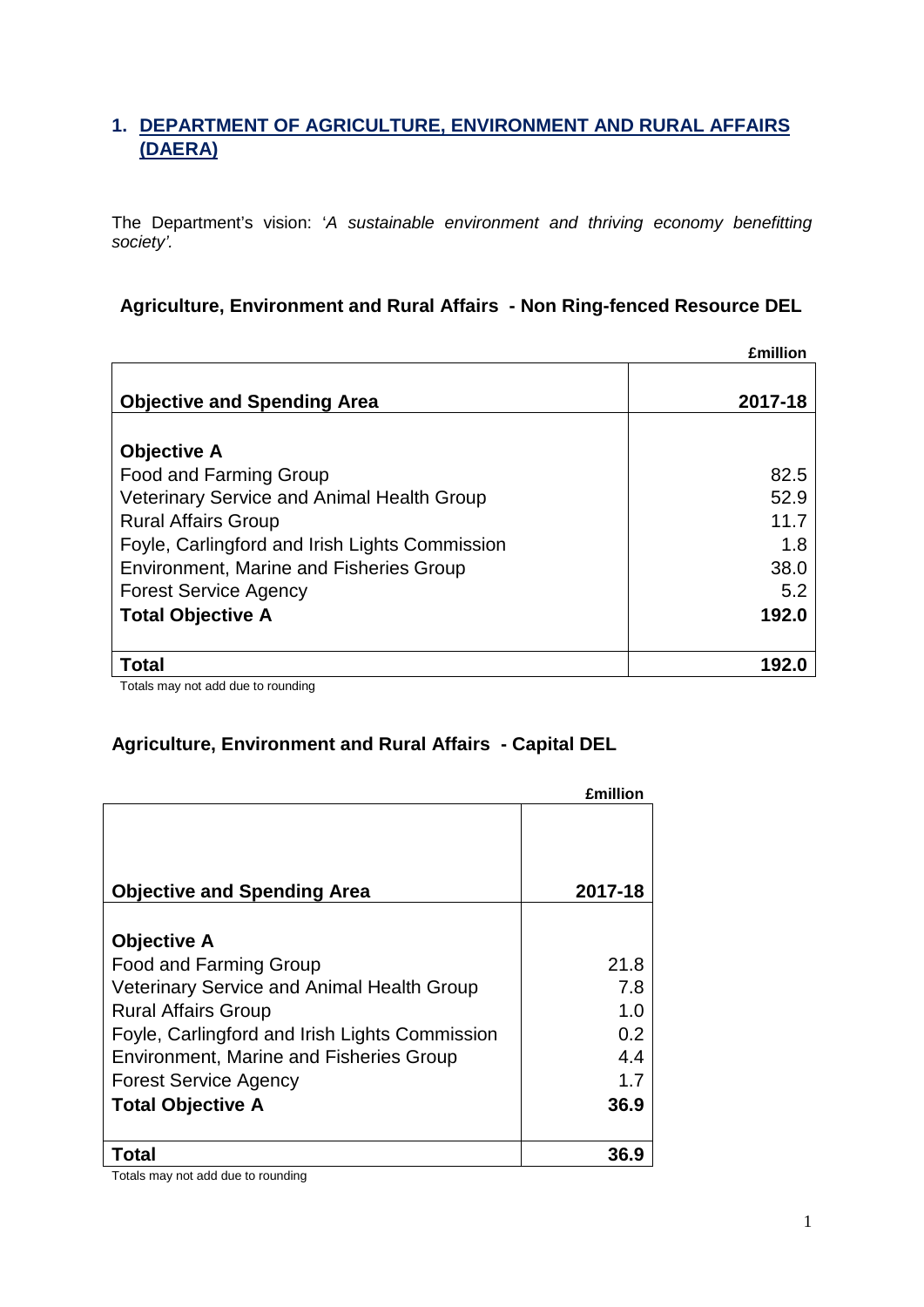### *Food and Farming Group*

### **Non Ring-fenced RDEL: £82.5m CDEL: £21.8m**

This area aims to develop the Common Agricultural Policy (CAP) to support sustainable growth in the agri-food Sector and implements policy through inspection, payments, enforcement, licensing, certification and advice. It also oversees delivery of the EU Rural Development Programme (RDP) aimed at supporting the sustainable development of agrifood sector. In addition the group has oversight of the College of Agriculture Food and Rural Enterprise (CAFRE) and the Agri Food and Biosciences Institute (AFBI).

### *Veterinary Service Animal Health Group*

### **Non Ring-fenced RDEL: £52.9m CDEL: £7.8m**

This area works with the industry to optimise market access for our animals and agriproducts by preventing or reducing and eradicating animal diseases which have significant economic or public health consequences. In doing so, this area works to secure the effective traceability of livestock and feed; and achieve compliance with EU standards in partnership with industry.

### *Rural Affairs Group*

### **Non Ring-fenced RDEL: £11.7m CDEL: £1m**

This area is responsible for both the policy and delivery aspects of rural development to strengthen the social and economic infrastructure of rural areas through a range of programmes including LEADER, Rural Tourism Scheme, Tackling Rural Poverty & Social Isolation, Community Development projects, Rural Community Networks and rural broadband.

### *Foyle, Carlingford and Irish Lights Commission*

### **Non Ring-fenced RDEL: £1.8m CDEL: £0.2m**

DAERA is co-sponsor for the North South Implementation Body, the Loughs Agency of the Foyle, Carlingford and Irish Lights Commission. This organisation provides sustainable social, economic and environmental benefits through the effective conservation, management, promotion and development of the fisheries and marine resources of the Foyle and Carlingford Areas.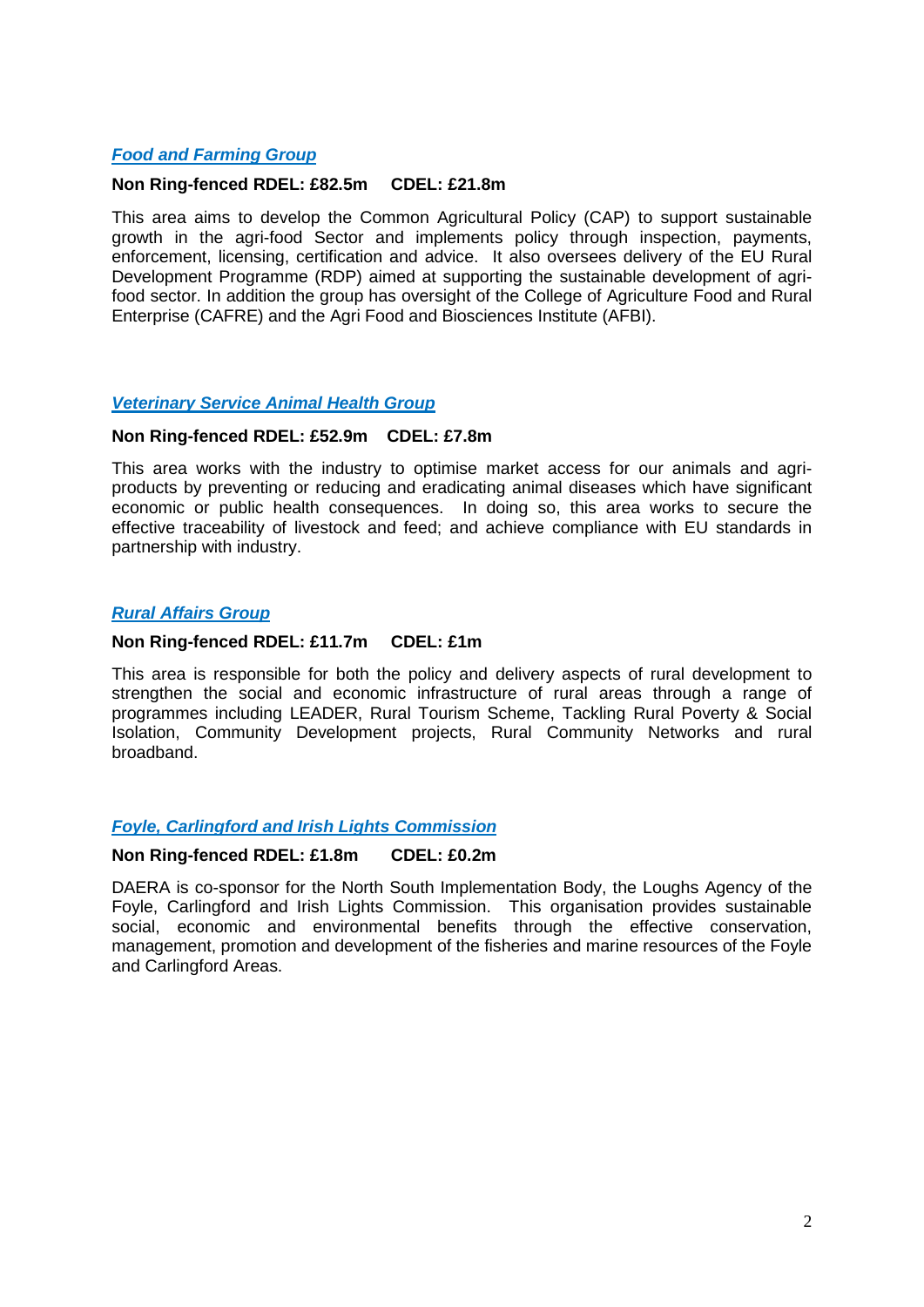### *Environment, Marine and Fisheries Group*

### **Non Ring-fenced RDEL: £38m CDEL: £4.4m**

This group provides environmental regulation and management to protect, conserve and enhance the environment (including land, air, freshwaters and marine waters).

### *Forest Service*

#### **Non Ring-fenced RDEL: £5.2m CDEL: £1.7m**

Forest Service promotes forest expansion under the RDP and provides a regulatory framework to protect the productive capacity of agriculture and forestry. The Agency encourages sustainable development of forests to supply timber, promote public access and enhance the environment. It also safeguards the high plant health status of Northern Ireland, through surveillance and action for quarantine pest and disease risks to grassland, arable crops, horticulture and forestry.

### *Central Services*

In addition to the above, Central Services provides corporate services including EU Exit support to the whole department and manages significant Capital programmes including the Relocation to Ballykelly and the Enabling Digital Transformation Programme. These Resource and Capital allocations have been apportioned across the above Groups and Agency.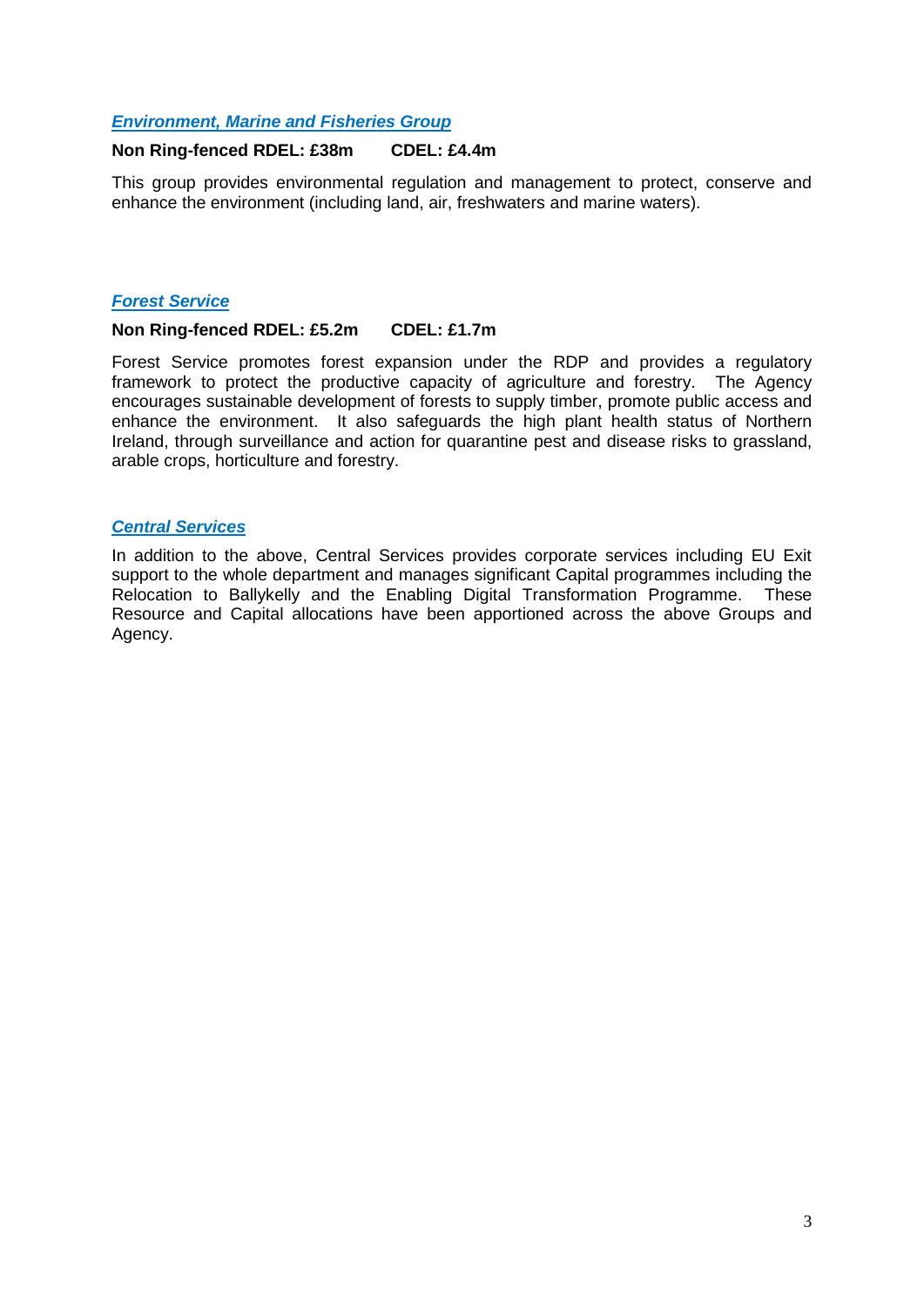# **2. DEPARTMENT FOR COMMUNITIES (DfC)**

**Department's Vision:** *'Empowering People, Families and Communities'*

# **Communities - Non Ring-fenced Resource DEL**

|                                              | <b>£million</b> |
|----------------------------------------------|-----------------|
| <b>Objective and Spending Area</b>           | 2017-18         |
| <b>Objective A</b>                           |                 |
| Welfare, Social Inclusion & Local Government | 575.6           |
| <b>Child Maintenance Service</b>             | 11.7            |
| Housing                                      | 148.0           |
| <b>Community Cohesion</b>                    | 123.2           |
| Regeneration                                 | 13.9            |
| North South Language Body                    | 6.3             |
| <b>Total Objective A</b>                     | 878.8           |
| <b>Total</b>                                 | 878.8           |
| Totale mou not add due to rounding           |                 |

Totals may not add due to rounding

### **Communities - Capital DEL**

|                                              | <b>£million</b> |
|----------------------------------------------|-----------------|
| <b>Objective and Spending Area</b>           | 2017-18         |
| <b>Objective A</b>                           |                 |
| Welfare, Social Inclusion & Local Government | 4.3             |
| <b>Child Maintenance Service</b>             | 0.0             |
| Housing                                      | 97.5            |
| <b>Community Cohesion</b>                    | 13.2            |
| Regeneration                                 | 10.4            |
| <b>Total Objective A</b>                     | 125.4           |
| Total                                        | 125.4           |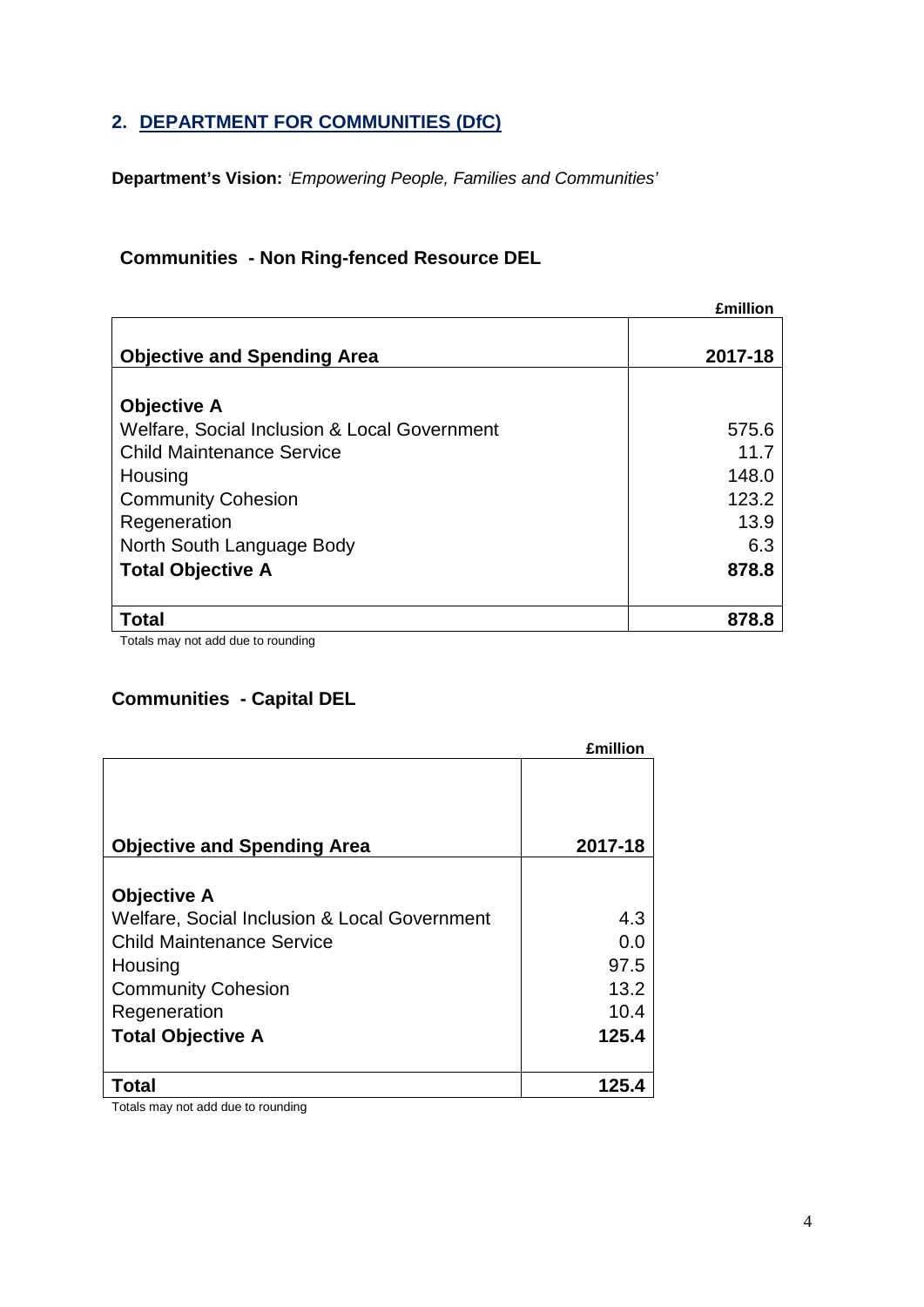*The Department is responsible for assessing and paying approximately £6 bn of Social Security Benefits annually. Voted benefits are funded from HMT, with National Insurance benefits funded from HMRC.* 

### *Welfare, Social Inclusion & Local Government*

#### **Non Ring-fenced RDEL: £575.6m CDEL: £4.3m**

Spending within this area is geared towards improving lives by helping people into work; providing support to those who are unable to work; and positively working with those people who won't work. It also includes aspects of welfare delivered through Pensions, Disability, Fraud and Error Reduction, and Inclusion and Social Change, Transition and Planning. Also within this unit. Local Government Division supports local government including policy, legislation, finance, community planning and provision of grant funding to councils.

There is a small capital budget used for delivery of Discretionary Support Loans (formerly Social Fund Crisis Loans), Funeral Loans and Service Modernisation and accommodation work on the Department's offices.

### *Child Maintenance Service*

### **Non Ring-fenced RDEL: £11.7m CDEL: £0.0m**

[The s](http://nics.intranet.nigov.net/communities/work-inclusion/child-maintenance)ervice promotes the financial responsibility parents have for their children, providing information and advice through a Statutory Child Maintenance Scheme across NI.

### *Housing*

#### **Non Ring-fenced RDEL: £148m CDEL: £97.5m**

This unit provides services to deliver decent, affordable and sustainable homes in addition to housing support programmes.

#### *Community Cohesion*

#### **Non Ring-fenced RDEL: £123.2m CDEL: £13.2m**

Community Cohesion's range of functions allows it to foster cohesion, looking especially to those who are currently marginalised, under-represented or excluded. It does this by supporting the voluntary and community sector and neighbourhood renewal initiatives; leading for the arts and creative industry sector; maintaining public records and responsibility for libraries, museums, sport and the historic environment.

#### *Regeneration*

#### **Non Ring-fenced RDEL: £13.9m CDEL: £10.4m**

Urban Regeneration aims to tackle area based deprivation and create urban centres which help bring divided communities together.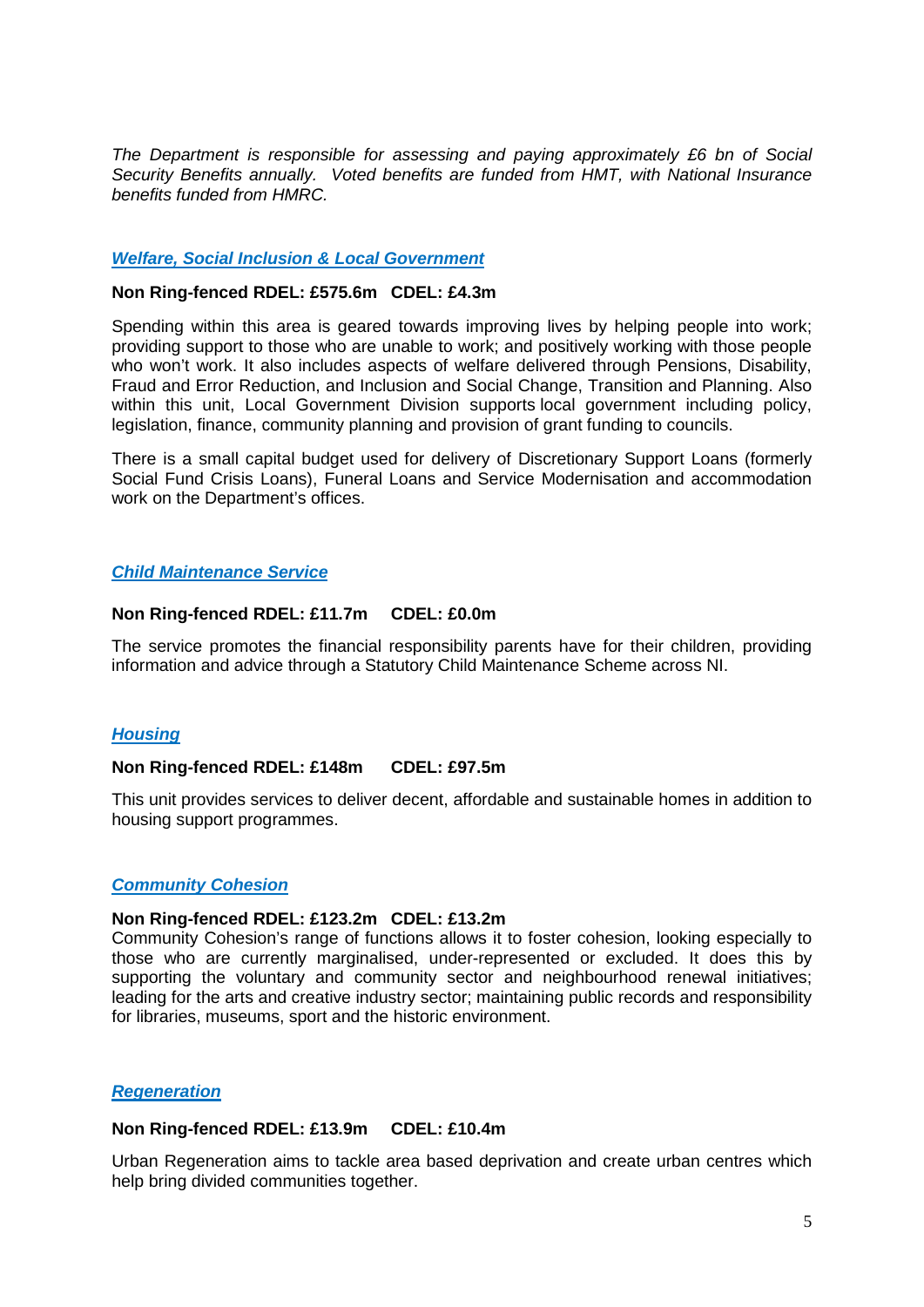### *North South Language Body*

### **Non Ring-fenced RDEL: £6.3m CDEL: £0**

The Department has responsibility for the North-South Language Body (whose function is to promote Irish and Ulster-Scots Language and Culture).

*Note: Finance, HR, IT and other corporate support services are apportioned across each spending area.*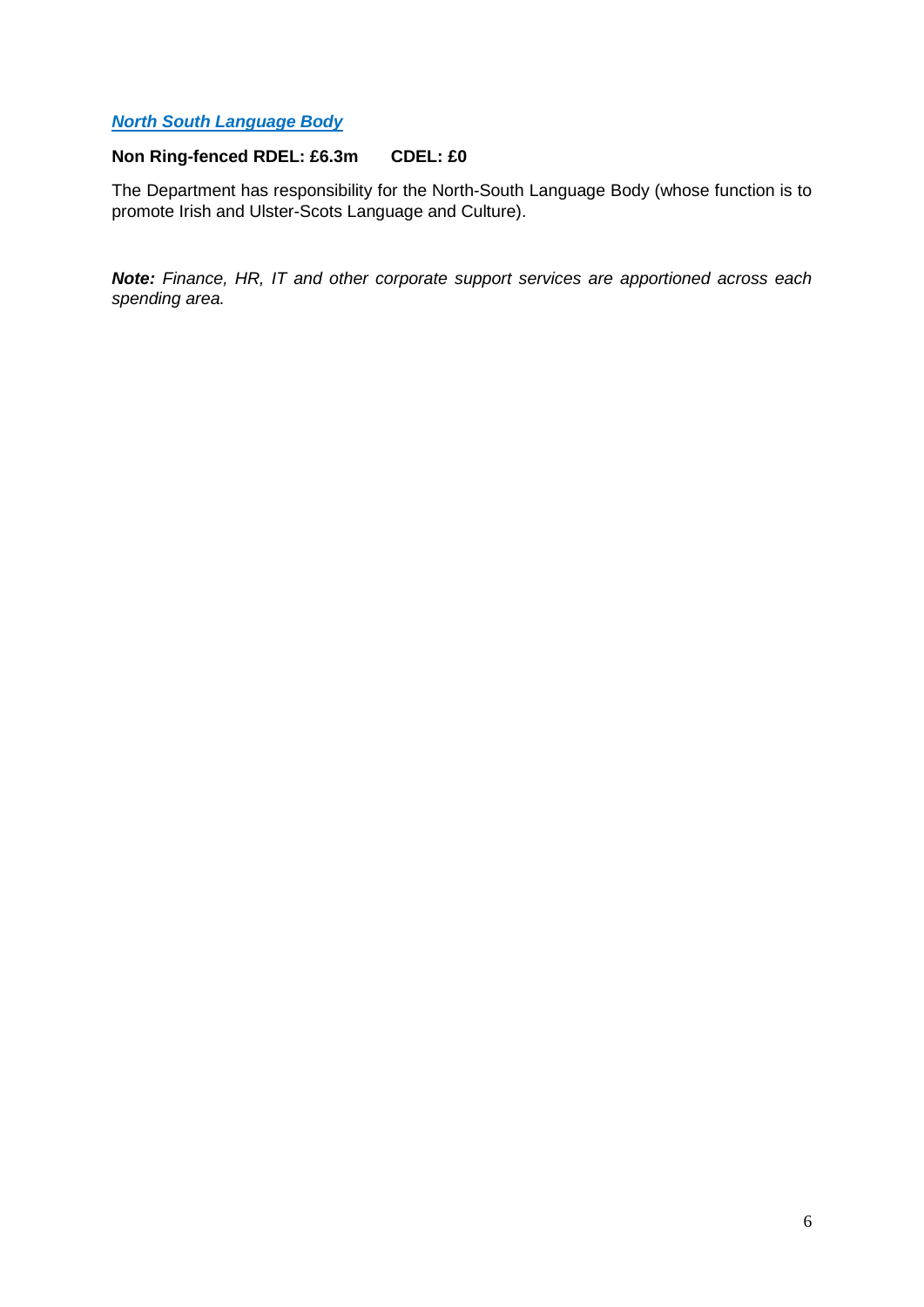# **3. DEPARTMENT FOR THE ECONOMY**

**The Department's vision:** *'A globally competitive economy that works for everyone'.*

# **Economy - Non Ring-fenced Resource DEL**

|                                                 | <b>£million</b> |
|-------------------------------------------------|-----------------|
| <b>Objective and Spending Area</b>              | 2017-18         |
|                                                 |                 |
| <b>Objective A</b>                              |                 |
| Economic Development & Infrastructure           | 12.2            |
| Invest NI & Tourism                             | 130.7           |
| <b>Employment and Skills</b>                    | 282.6           |
| <b>Student Support &amp; Higher Education</b>   | 313.3           |
| Tourism Ireland Ltd.                            | 12.1            |
| InterTradeIreland                               | 2.7             |
| <b>Representation &amp; Regulatory Services</b> | 20.1            |
| <b>Total Objective A</b>                        | 773.7           |
|                                                 |                 |
| <b>Total</b>                                    | 773.7           |
| $T$ otolo mou not odd duo to rounding           |                 |

Totals may not add due to rounding

# **Economy - Capital DEL**

|                                                 |                                           |                                                               | <b>£million</b>                           |
|-------------------------------------------------|-------------------------------------------|---------------------------------------------------------------|-------------------------------------------|
| <b>Objective and Spending Area</b>              | 2017-18<br><b>Conventional</b><br>Capital | 2017-18<br><b>Financial</b><br><b>Transactions</b><br>Capital | 2017-18<br><b>Total</b><br><b>Capital</b> |
|                                                 |                                           |                                                               |                                           |
| <b>Objective A</b>                              |                                           |                                                               |                                           |
| Economic Development & Infrastructure           | $-0.8$                                    | 3.0                                                           | 2.2                                       |
| <b>Invest NI &amp; Tourism</b>                  | 20.6                                      | 9.7                                                           | 30.3                                      |
| <b>Employment and Skills</b>                    | 13.0                                      |                                                               | 13.0                                      |
| <b>Student Support &amp; Higher Education</b>   | 15.2                                      |                                                               | 15.2                                      |
| <b>InterTradeIreland</b>                        | 0.1                                       |                                                               | 0.1                                       |
| <b>Representation &amp; Regulatory Services</b> | 1.2                                       |                                                               | 1.2                                       |
| <b>Total Objective A</b>                        | 49.3                                      | 12.7                                                          | 62.0                                      |
| Total                                           | 49.3                                      | 12.7                                                          | 62.0                                      |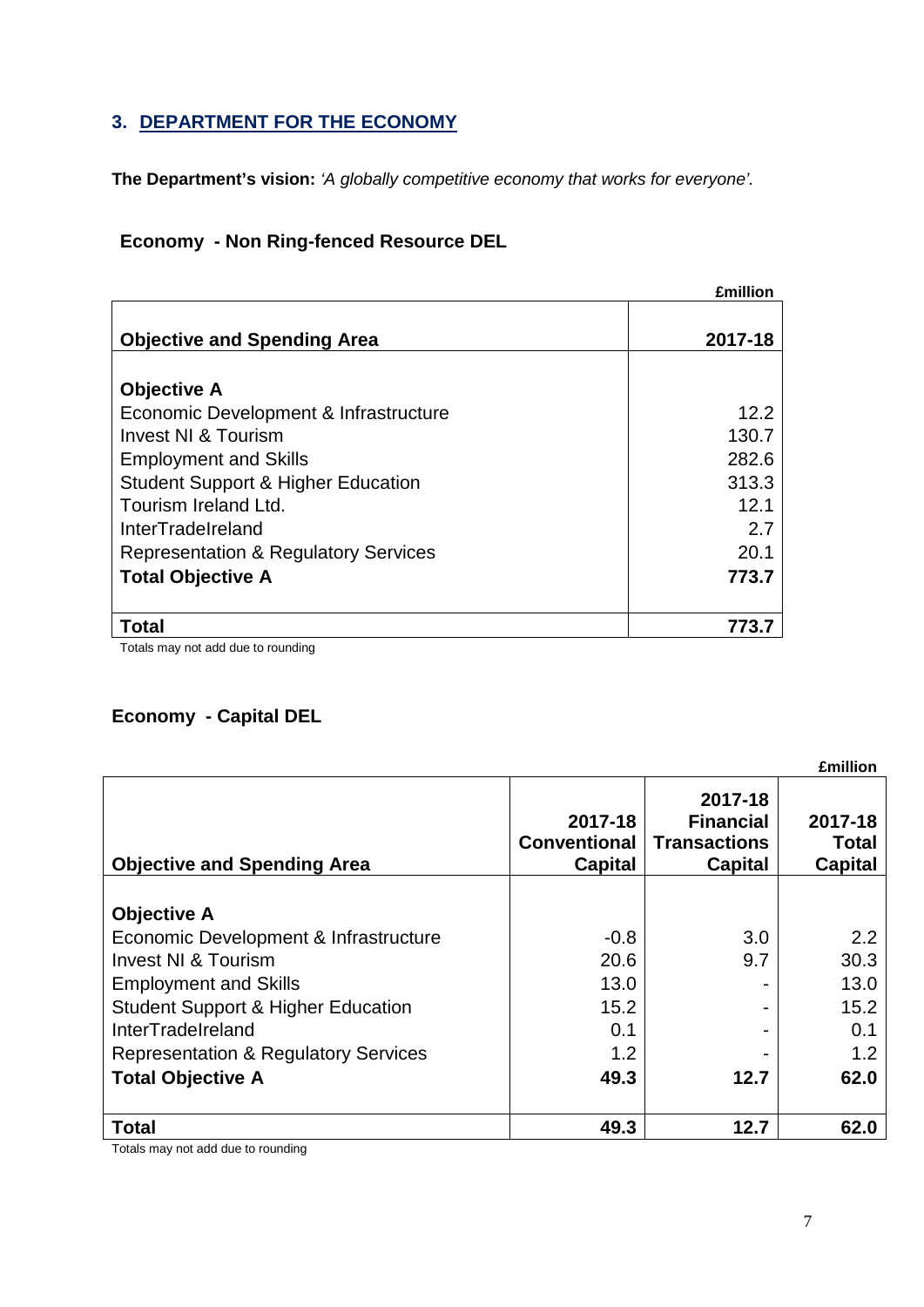### *Economic Development & Infrastructure*

### **Non Ring-fenced RDEL: £12.2m CDEL: £2.2m**

The spending priorities include the continued delivery of the €313 million European Regional Development Fund (ERDF) Investment for Growth & Jobs programme that supports projects aimed at strengthening the economy and facilitating Research & Innovation under the Interreg Va programme;; enhancing Northern Ireland's energy and telecommunications infrastructure and to gain an understanding of the potential economic opportunities within our geoscience sector; engagement on the negotiated outcomes of EU Exit including EU market access, the land border, migration, the Common Travel Area, access to labour, and rest of world trade; Departmental Day 1 EU Exit Readiness, Legislation, Domestic Consequentials & State Aid, and Project Management and Coordination; evidence-based policy development and service delivery through the provision of high quality, impartial statistical and economic information, analysis and advice; and delivering a range of policy initiatives including air access, agri-food, social economy, access to finance and enterprise zones.

### *Invest NI & Tourism*

### **Non Ring-fenced RDEL: £130.7m CDEL: £30.3m**

The spending priorities include supporting and encouraging additional jobs; increasing business expenditure on Research and Development; supporting Invest NI customers to increase sales; and delivering a number of Global, National and International Tourism NI Events, including the Women's Rugby World Cup, the Open Golf Championship, and an autumn marketing campaign targeted at the Republic of Ireland market. There is also support for the development of tourism businesses to compete in the international marketplace.

### *Employment & Skills*

### **Non Ring-fenced RDEL: £282.6m CDEL: £13m**

The spending priorities include continuing to deliver the €210 million European Social Fund (ESF) Investment in Growth & Jobs programme in support of projects aimed at providing support for people who need assistance in accessing the labour market and securing employment; strengthen and enhance the skills profile of Northern Ireland by addressing the skills deficit at regional and sub-regional levels, the core purpose being to link individuals to work, including those furthest from the labour market, assist businesses to innovate and grow and increase competitiveness; continuing to support a skills agenda through the provision of training and work based learning programmes such as Training for Success, Apprenticeships Northern Ireland, new Higher Level Apprenticeships and the conclusion of the new Traineeship and Apprenticeship pilots; facilitating the new United Youth programme through the management of European funds; supporting the implementation of 'Preparing for Success 2015-2020 – A Strategy for Careers Education and Guidance'; and through working with Invest Northern Ireland, Assured Skills is designed to help attract new foreign direct investment companies to Northern Ireland and to assist indigenous companies wishing to expand through the delivery of pre-employment bespoke training courses using the Academy model.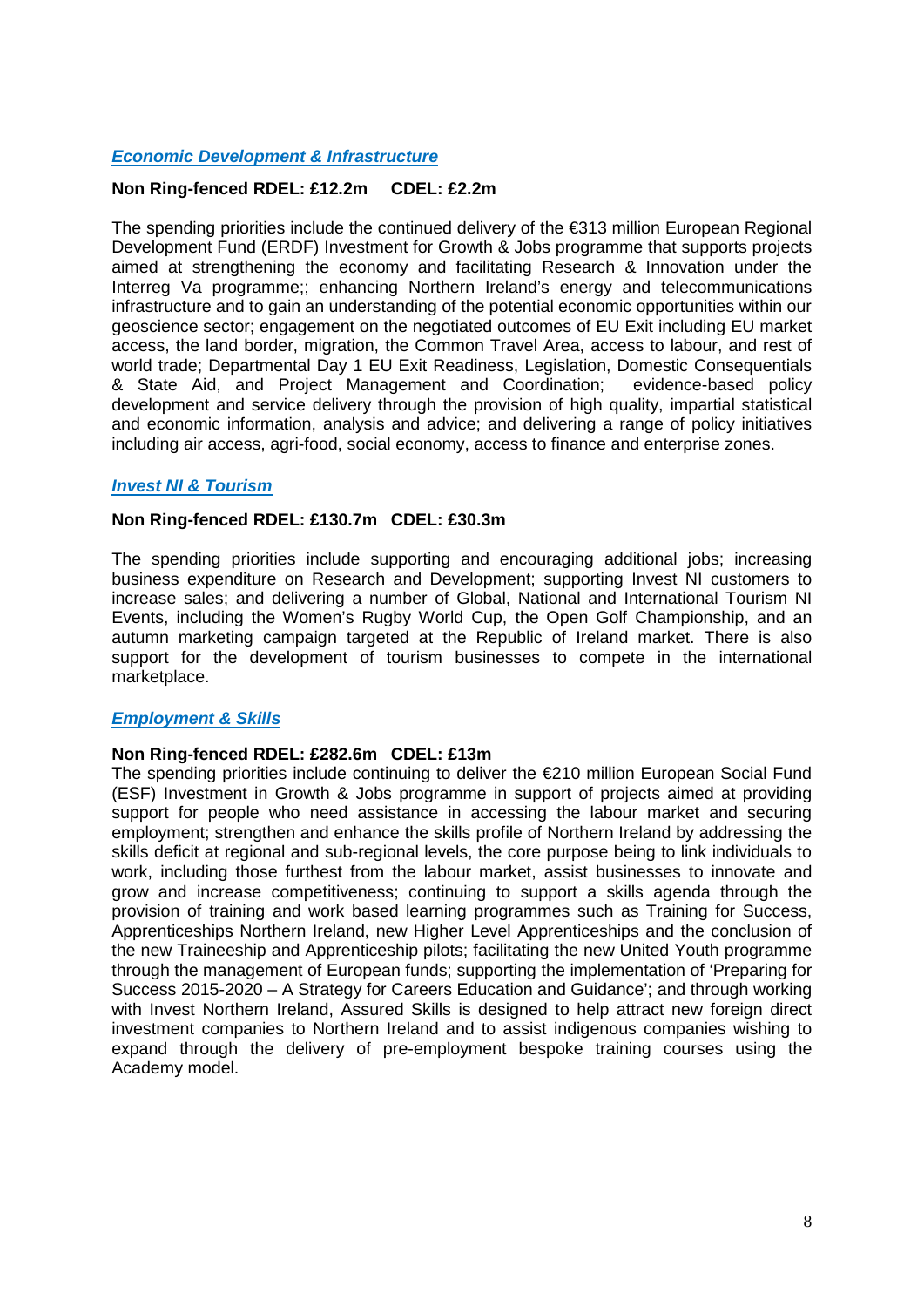### *Student Support & Higher Education*

### **Non Ring-fenced RDEL: £313.3m CDEL: £15.2m**

The spending priorities seek to provide core funding for teaching within our higher education institutions; promoting and sustaining development of an internationally competitive Higher Education Sector accessible to all who are able to benefit and which meets the needs of the Northern Ireland economy and society; continuing to fund Northern Ireland universities to support an internationally-excellent Higher Education research sector that leverages additional public and private investment, and drives economic growth; continuing to support the development of a fertile innovation ecosystem, where businesses and academia collaborate effectively to commercialise publicly-funded research, and swell the number of companies engaged in innovation; and, working in conjunction with delivery partners, continuing to provide Student Support, Education Maintenance Allowances and Postgraduate Studentships.

### *Tourism Ireland Limited*

### **Non Ring-fenced RDEL: £12.1m CDEL: £0**

The spending priorities include setting out a number of strategic priorities to maximise promotional impact, to build on recent successes and to sustain growth into the future; ensuring top priority for tourism to Northern Ireland in North America, Mainland Europe and Great Britain as the markets offering the best return on investment in terms of holiday visitors and revenue; undertaking an extensive programme of promotions in Australia and in high-potential, emerging markets – particularly China, India and the United Arab Emirates with promotions centred on key themes, including the Causeway Coastal Route, city breaks to Belfast and Derry-Londonderry, Northern Ireland world-class golf and screen tourism including promoting Northern Ireland as 'Game of Thrones Territory'.

### *InterTradeIreland*

### **Non Ring-fenced RDEL: £2.7m CDEL: £0.1m**

The spending priorities include supporting businesses, through the body's innovation and trade initiatives, to take advantage of North South co-operative opportunities to improve capability and connectivity with vital resource providers, driving competitiveness, jobs and growth; helping businesses explore new cross-border markets, develop new products, processes and services and become investor ready through cross-border cooperation; and providing practical cross-border business funding, business intelligence and meaningful contacts to small and medium enterprises across the island, North and South, looking to grow their businesses.

### *Representation & Regulatory Services*

### **Non Ring-fenced RDEL: £20.1m CDEL: £1.2m**

The spending priorities include delivering a regulatory environment which encourages business and commerce, fair competition and protection of consumers and workers; supporting policy and legislation in the fields of employment, consumer affairs, company law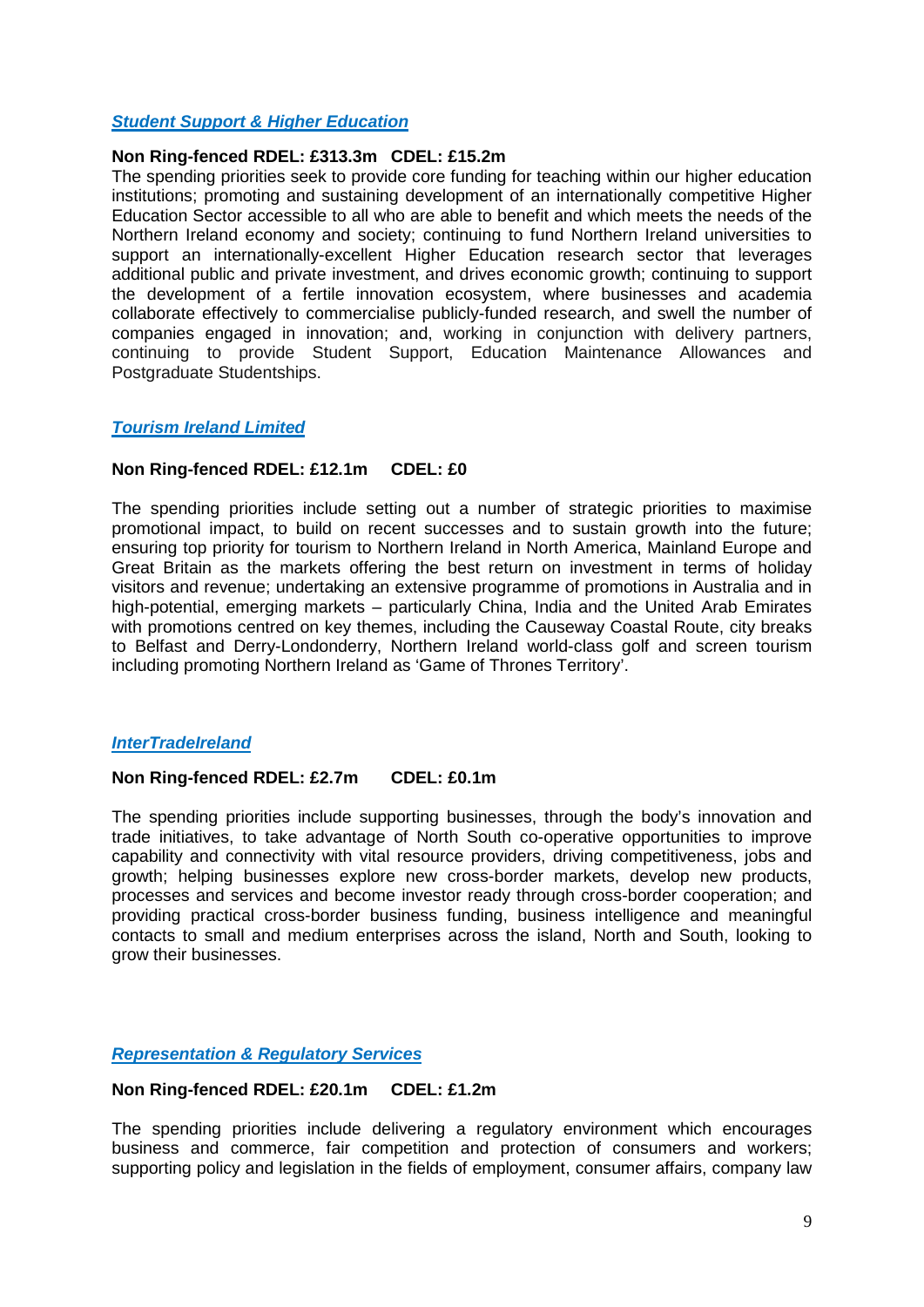and mutual organisations; supporting the Consumer Council, the Employment Agency Inspectorate, Health and Safety Executive, Industrial Tribunals and the Fair Employment Tribunal, Insolvency Service, Labour Relations Agency, Redundancy Payments Service, the Registry of Credit Unions and Industrial and Provident Societies and Trading Standards Service; and continuing to administer and investigate the affairs of bankrupts and companies in compulsory liquidation, take enforcement action, where necessary, against bankrupts and company directors and identify opportunities to modernise and strengthen the insolvency regime through new legislation.

*Note: Finance, Human Resources, Information Technology and other corporate services are included in the spending areas Economic Development & Infrastructure and Employment and Skills.*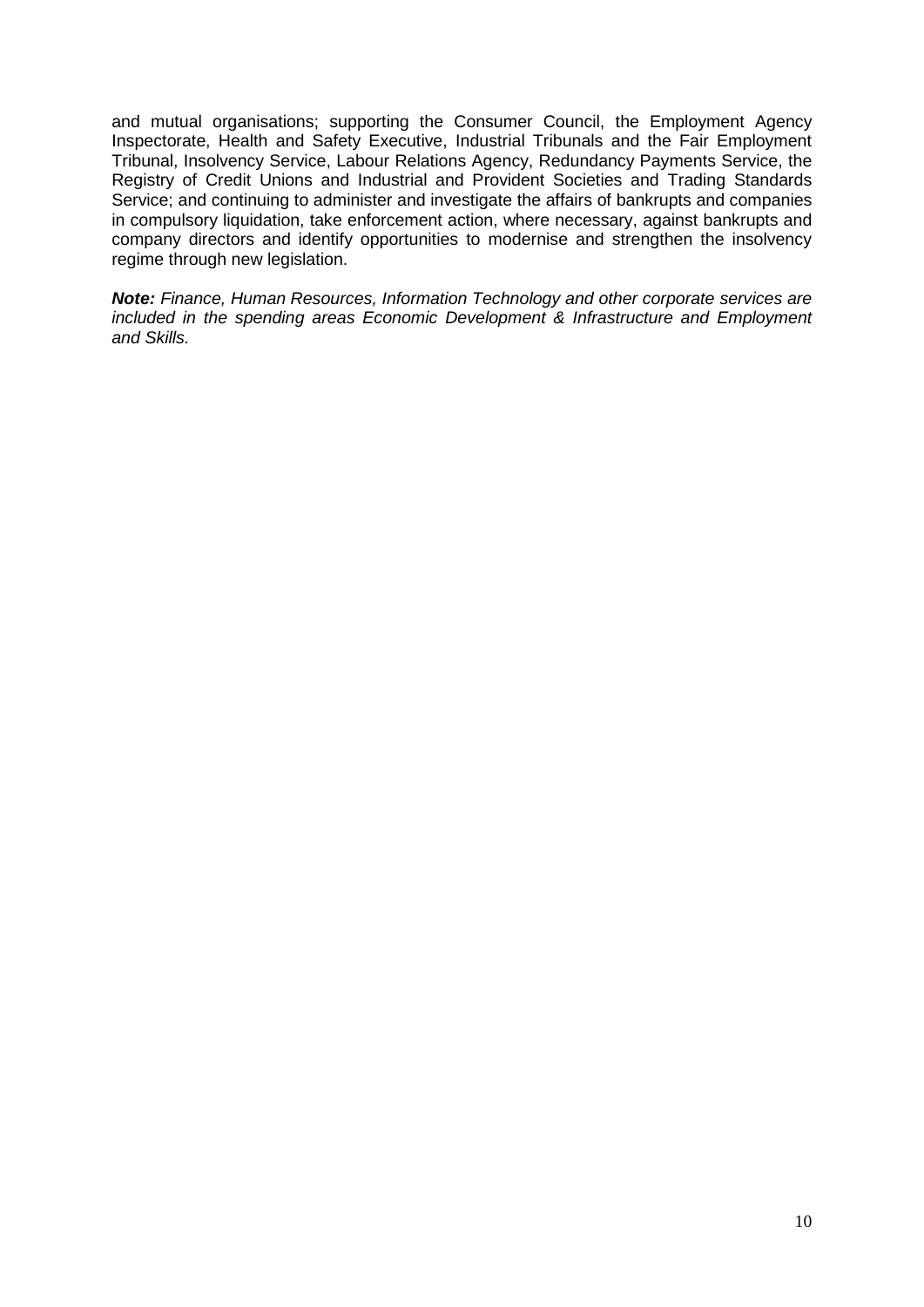# **4. DEPARTMENT OF EDUCATION**

**The Department's vision is for:** *"…an education system that is recognised internationally*  for the quality of its teaching and learning, for the achievements of its young people and for a *focus on meeting their needs."* 

### **Education - Non Ring-fenced Resource DEL**

|                                            | <b>£million</b> |
|--------------------------------------------|-----------------|
| <b>Objective and Spending Area</b>         | 2017-18         |
|                                            |                 |
| <b>Objective A</b>                         |                 |
| <b>Schools Mainstream</b>                  | 1,901.5         |
| Schools Infrastructure                     | 5.3             |
| <b>Total Objective A</b>                   | 1,906.9         |
| <b>Objective B</b>                         |                 |
| <b>Youth and Other Children's Services</b> | 36.6            |
| <b>Total Objective B</b>                   | 36.6            |
| <b>Total</b>                               | 1,943.5         |

Totals may not add due to rounding

### **Education - Capital DEL**

|                                            | <b>£million</b> |
|--------------------------------------------|-----------------|
| <b>Objective and Spending Area</b>         | 2017-18         |
| <b>Objective A</b>                         |                 |
| <b>Schools Mainstream</b>                  | 0.0             |
| Schools Infrastructure                     | 162.3           |
| <b>Total Objective A</b>                   | 162.3           |
| <b>Objective B</b>                         |                 |
| <b>Youth and Other Children's Services</b> | 10.3            |
| <b>Total Objective B</b>                   | 10.3            |
| Total                                      | 172.6           |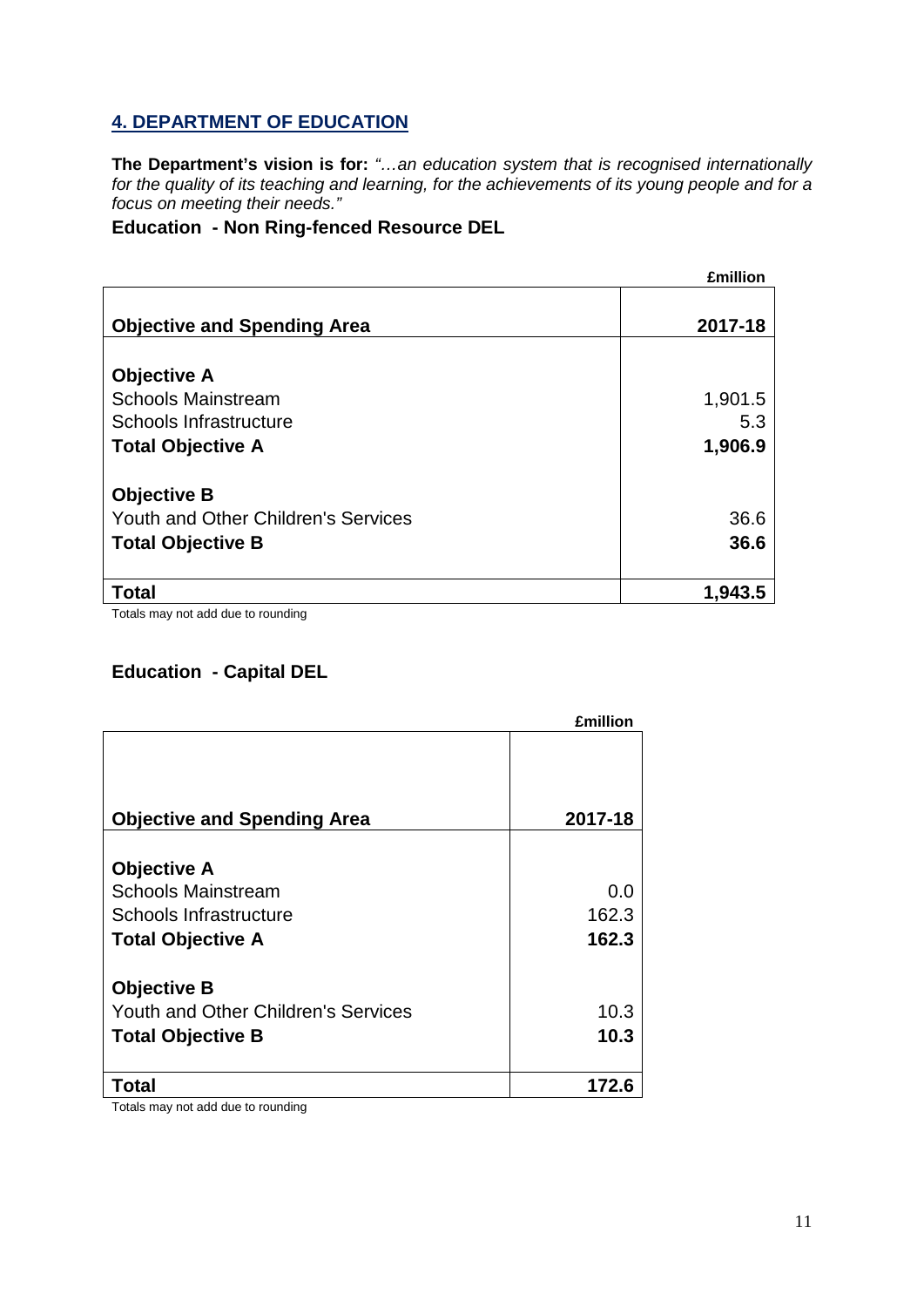### *Schools Mainstream and Infrastructure*

### **Non Ring-fenced RDEL: £1906.9m CDEL: £162.3m**

This spending area mainly comprises of the Aggregated Schools Budget (ASB), which is direct expenditure by schools. The majority of the remaining budget within this Objective is allocated to the Education Authority for further allocations to schools (primarily in respect of special education costs, rates and substitution costs); to provide central services for schools (e.g. school transport, milk and meals and peripatetic support); and other funding for specific initiatives.

### *Youth and Other Children's Services*

### **Non Ring-fenced RDEL: £36.6m CDEL: £10.3m**

This spending area relates to the provision of youth and other children's services, to provide positive developmental and participative opportunities for young people through youth services directly linked to raising standards and narrowing the gap in achievement.

*Note: Finance and other corporate support services are apportioned across spending areas.*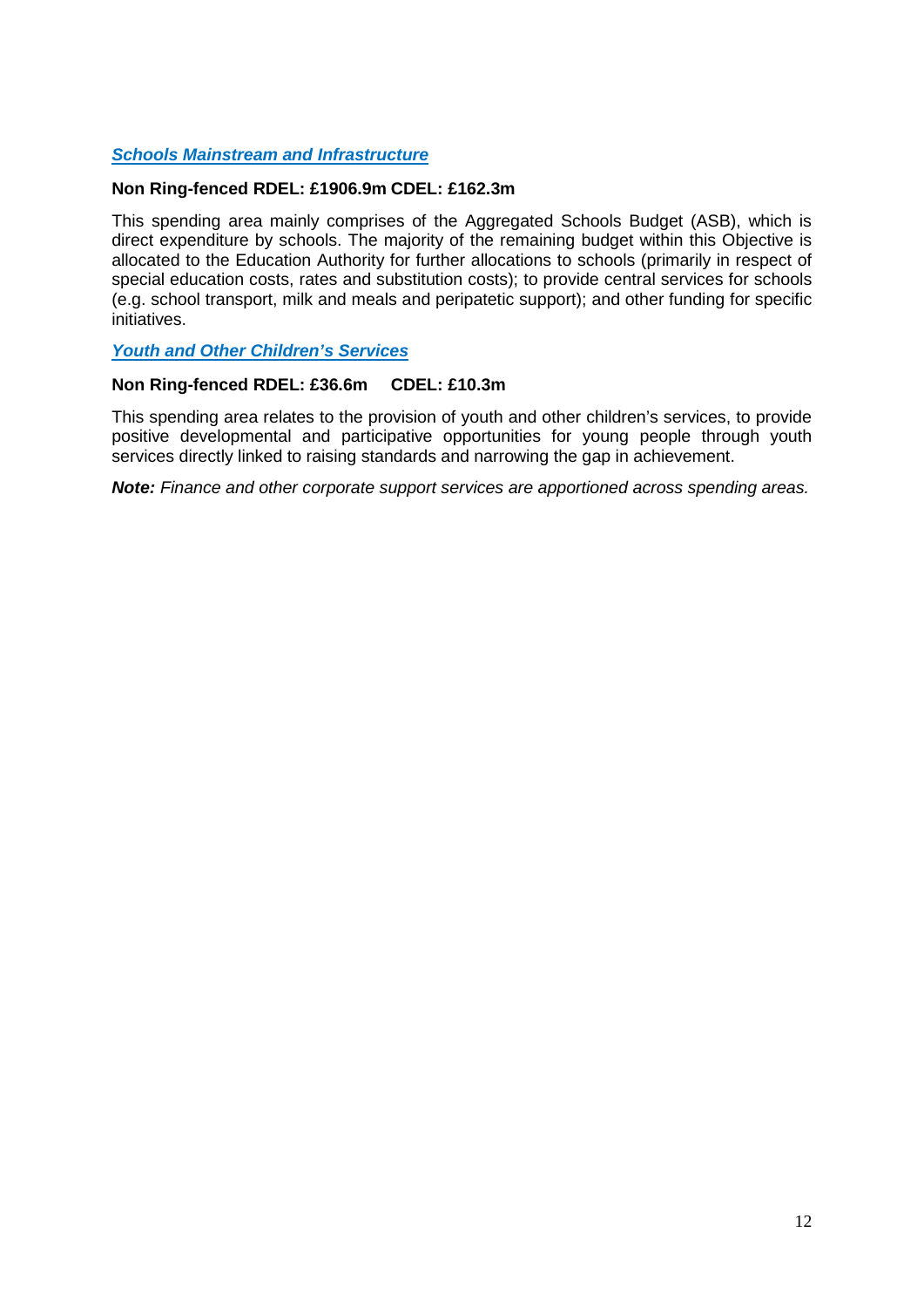# **5. DEPARTMENT OF FINANCE**

**The Department's aim is:** *"To help the Executive secure the most appropriate and effective use of resources and services for the benefit of the community"*

## **Finance - Non Ring-fenced Resource DEL**

|                                             | <b>£million</b> |
|---------------------------------------------|-----------------|
| <b>Objective and Spending Area</b>          | 2017-18         |
|                                             |                 |
| <b>Objective A</b>                          |                 |
| Finance & Personnel Policy & Other Services | 18.1            |
| <b>NICS Shared Services</b>                 | 59.5            |
| NI Statistics & Research Agency             | 10.0            |
| <b>Land &amp; Property Services</b>         | 18.2            |
| <b>EU Programmes</b>                        | 0.4             |
| Special EU Programmes Body                  | 1.3             |
| <b>NICS Accommodation Services</b>          | 48.9            |
| <b>Total Objective A</b>                    | 156.4           |
| <b>Total</b>                                | 156.4           |

Totals may not add due to rounding

### **Finance - Capital DEL**

|                                             | <b>£million</b> |
|---------------------------------------------|-----------------|
|                                             |                 |
|                                             |                 |
| <b>Objective and Spending Area</b>          | 2017-18         |
| <b>Objective A</b>                          |                 |
| Finance & Personnel Policy & Other Services | 2.3             |
| <b>NICS Shared Services</b>                 | 8.2             |
| NI Statistics & Research Agency             | 1.5             |
| <b>Land &amp; Property Services</b>         | 2.2             |
| Special EU Programmes Body                  | 0.0             |
| <b>NICS Accommodation Services</b>          | 16.4            |
| <b>Total Objective A</b>                    | 30.6            |
|                                             |                 |
| <sup>'</sup> otal                           | 30.6            |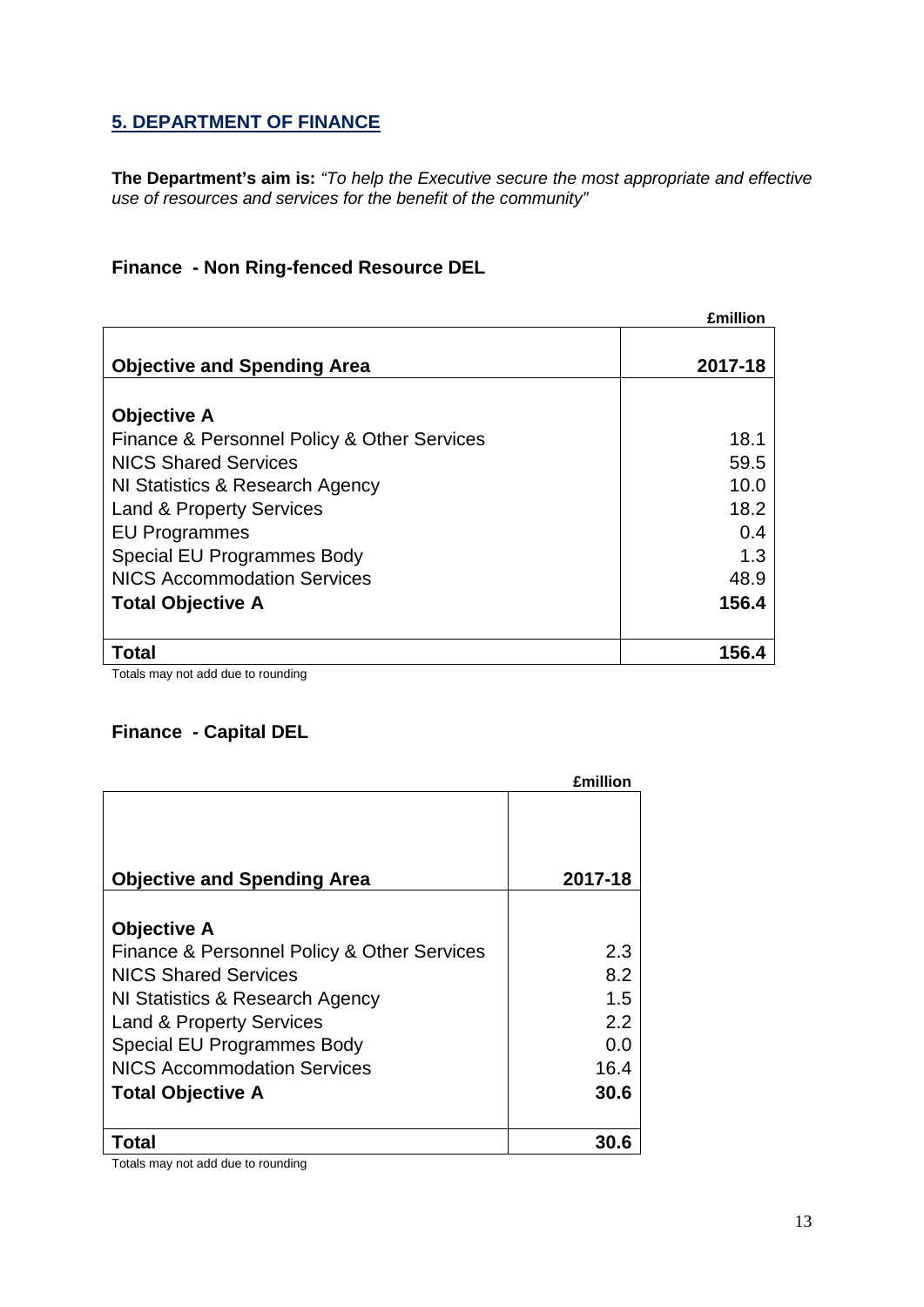### *Finance and Personnel Policy*

### **Non Ring-fenced RDEL: £18.1m CDEL: £2.3m**

The Department of Finance supports the Minister and Northern Ireland Executive in the securing, allocation and effective use of available resources. It maintains a framework of guiding principles for application across the public sector on the management of public expenditure and works with NICS departments to ensure delivery of value for money, good governance and accountability.

### *NICS Shared Services*

### **Non Ring-fenced RDEL: £59.5m CDEL: £8.2m**

A significant proportion of the Department of Finance's resources are utilised in providing a range of common shared services to the public sector, including HR, finance and ICT. The Department is responsible for taking forward the Public Sector Shared Services Programme to take forward the development of next generation HR, finance and IT shared services for all NI public sector organisations. Digital Shared Services is also responsible for the delivery of citizen facing online services through NI Direct.

### *NI Statistics and Research*

### **Non Ring-fenced RDEL: £10.0m CDEL: £1.5m**

The Northern Ireland Statistics and Research Agency falls within the Department of Finance's area of responsibility. NISRA provides statistical and research services to support decision making across the public sector, including supporting evidence for Programme for Government. It is also responsible for providing a service to support the registration of births, adoptions, deaths, marriages and civil partnerships and adoptions. NISRA is also responsible for managing delivery of Census 2021.

### *Land and Property Services*

### **Non Ring-fenced RDEL: £18.2m CDEL: £2.2m**

Land and Property Services is responsible for maximising rate collection levels alongside its other portfolio of services.

### *Special EU Programmes Body and EU Programmes*

### **Non Ring-fenced RDEL: £1.3m CDEL: £0.0m**

The Department of Finance is the sponsor organisation for the Special EU Programmes Body, a North South Body responsible for overseeing the delivery of the 2014-2020 European Structural and Investment Funds Programmes.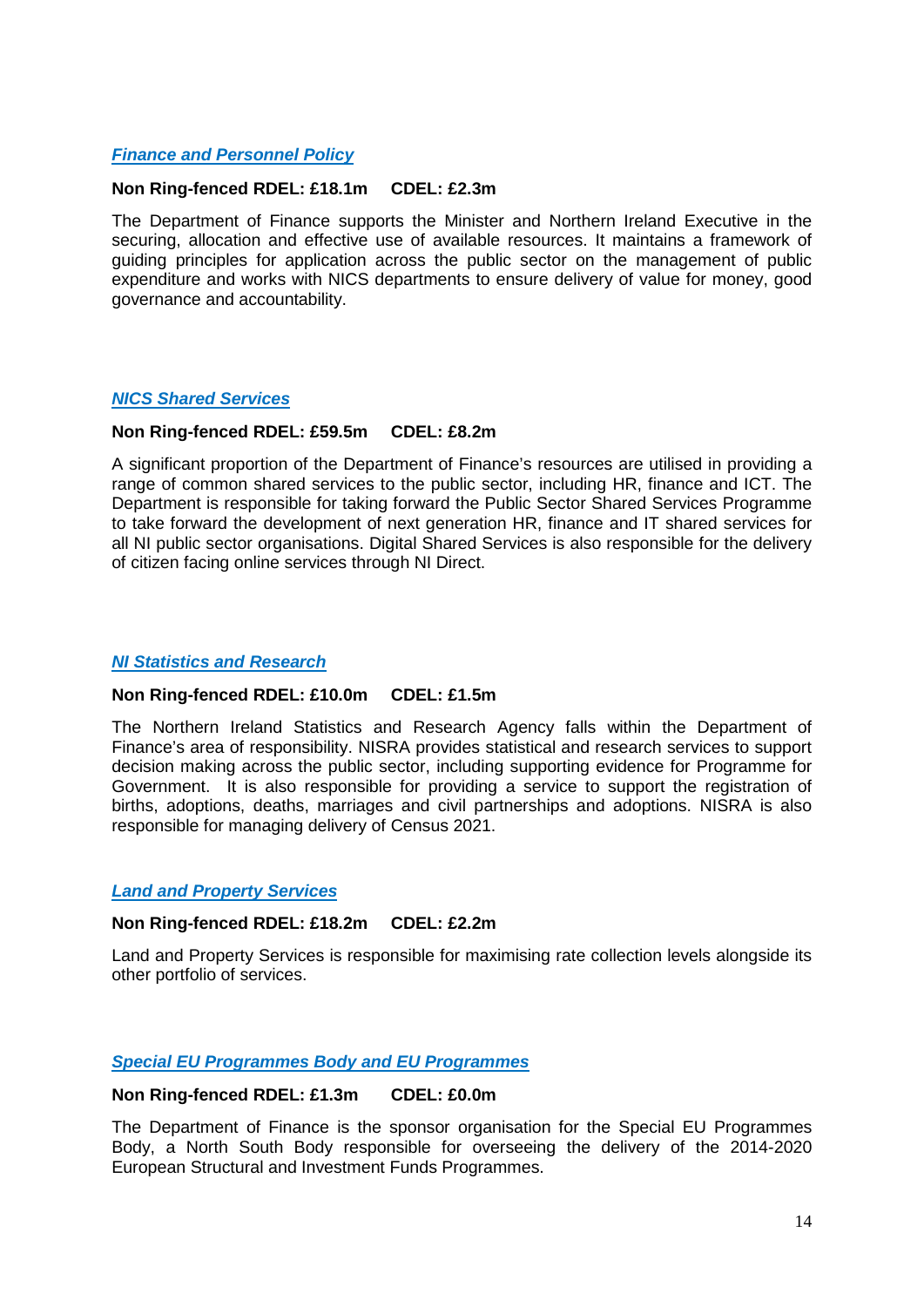### *Accommodation Services*

### **Non Ring-fenced RDEL: £48.9m CDEL: £16.4m**

The Department of Finance, through its Properties Division, is responsible for the provision, maintenance and management of government office accommodation and services throughout Northern Ireland. The Department has established the Reform of Properties Management programme to deliver the Executive's Asset Management Strategy objectives relating to the office estate.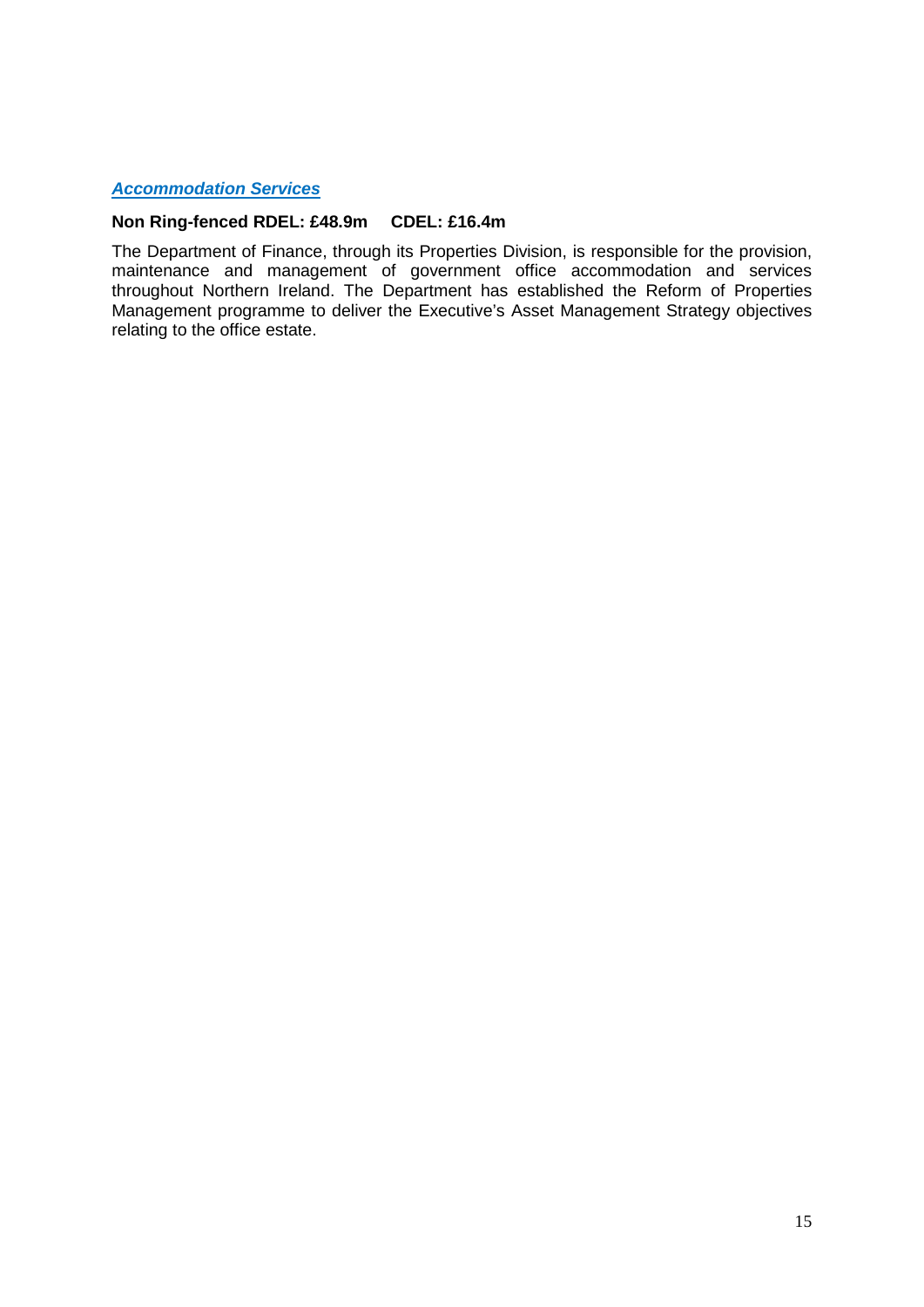### **6. DEPARTMENT OF HEALTH**

### **The Department's Vision**

The Department's overall aim and vision is to build a world-class health and social care service for the people of Northern Ireland. The Department is also committed to ensuring the delivery of an effective Fire and Rescue Service across Northern Ireland, contributing to the safety and wellbeing of the community.

### **Health - Non Ring-fenced Resource DEL**

|                                                          | <b>£million</b> |
|----------------------------------------------------------|-----------------|
| <b>Objective and Spending Area</b>                       | 2017-18         |
|                                                          |                 |
| <b>Objective A</b>                                       |                 |
| <b>Hospital Services</b>                                 | 2,930.1         |
| <b>Social Care Services</b>                              | 1,042.4         |
| <b>FHS - General Medical Services</b>                    | 264.3           |
| <b>FHS</b> - Pharmaceutical Services                     | 472.0           |
| <b>FHS - Dental Services</b>                             | 108.7           |
| <b>FHS - Ophthalmic Services</b>                         | 23.8            |
| <b>Health Support Services</b>                           | 97.2            |
| <b>Public Health Services</b>                            | 62.7            |
| <b>Paramedic Services</b>                                | 65.2            |
| Food Safety Promotion Board (N/S Body) known as Safefood | 2.0             |
| <b>Total Objective A</b>                                 | 5,068.3         |
| <b>Objective B</b>                                       |                 |
| <b>Fire and Rescue Services</b>                          | 76.5            |
| <b>Total Objective B</b>                                 | 76.5            |
| <b>Total</b>                                             | 5,144.8         |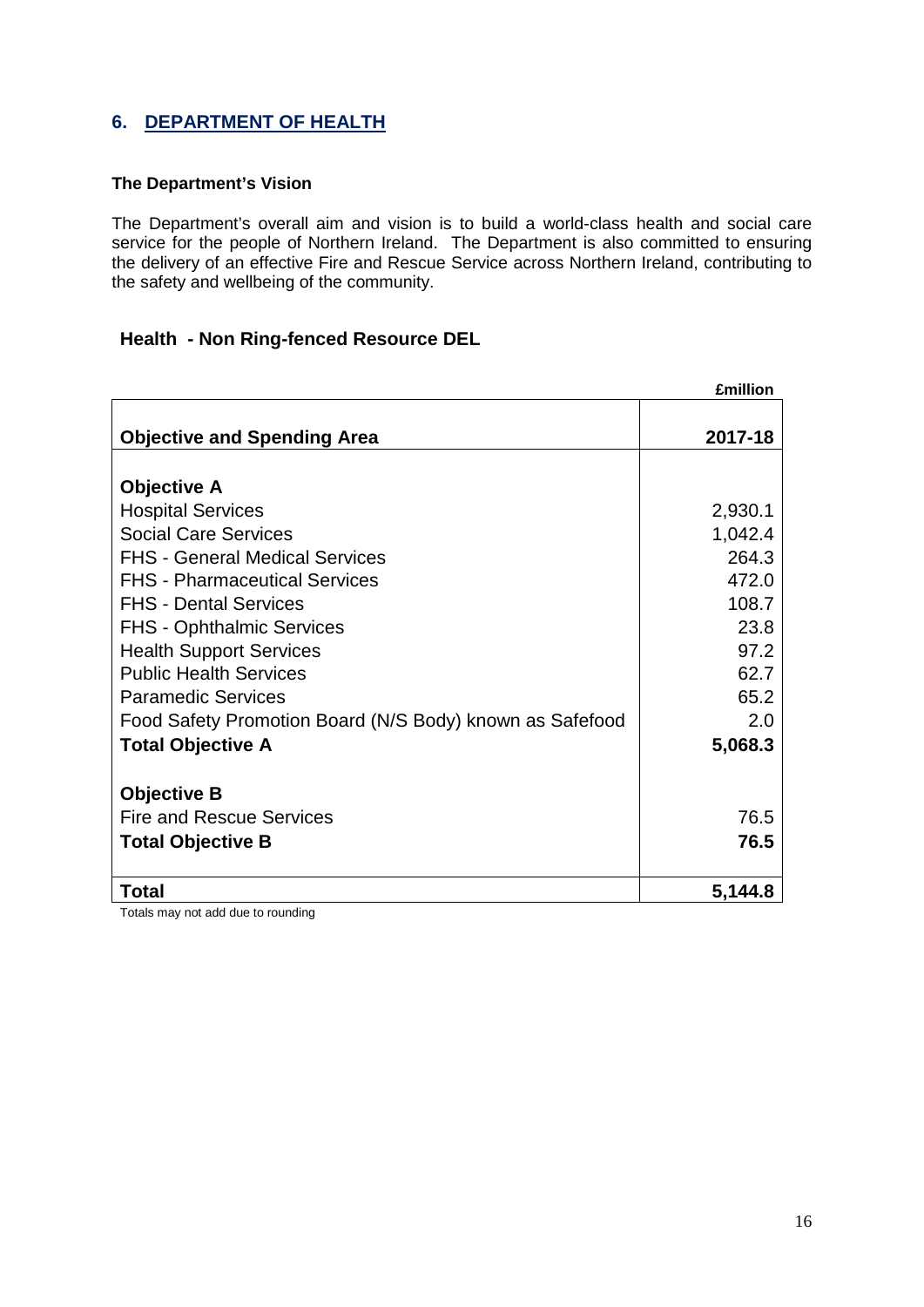### **Health - Capital DEL**

| <b>£million</b> |
|-----------------|
|                 |
|                 |
| 2017-18         |
| 168.9           |
| 0.1             |
| 4.7             |
| 10.5            |
| 11.6            |
| 7.6             |
| 203.4           |
|                 |
|                 |
| 13.7            |
| 13.7            |
| 217.1           |
|                 |

Totals may not add due to rounding

### *Hospital Services*

### **Non Ring-fenced RDEL: £2,930.1m CDEL: £168.9m**

Provision of general and specialised hospital services, including the administration, inspection, operation or support of hospitals (secondary care). Also includes the training of students and staff within the Health and Social Care sector (via NIPEC and NIMDTA).

Secondary care primarily includes those services which are delivered in hospitals covering acute, scheduled and unscheduled services (such as emergency care). The Department's strategic priority for these services is to improve the quality of services and outcomes for patients, clients and carers through the provision of safe, resilient and sustainable services. These services are commissioned by the HSCB and delivered by the HSC Trusts.

### *Social Care Services*

### **Non Ring-fenced RDEL: £1,042.4m CDEL: £0.1m**

DoH has a statutory responsibility to promote an integrated system of Health and Social Care designed to secure improvement in the social wellbeing of people in Northern Ireland.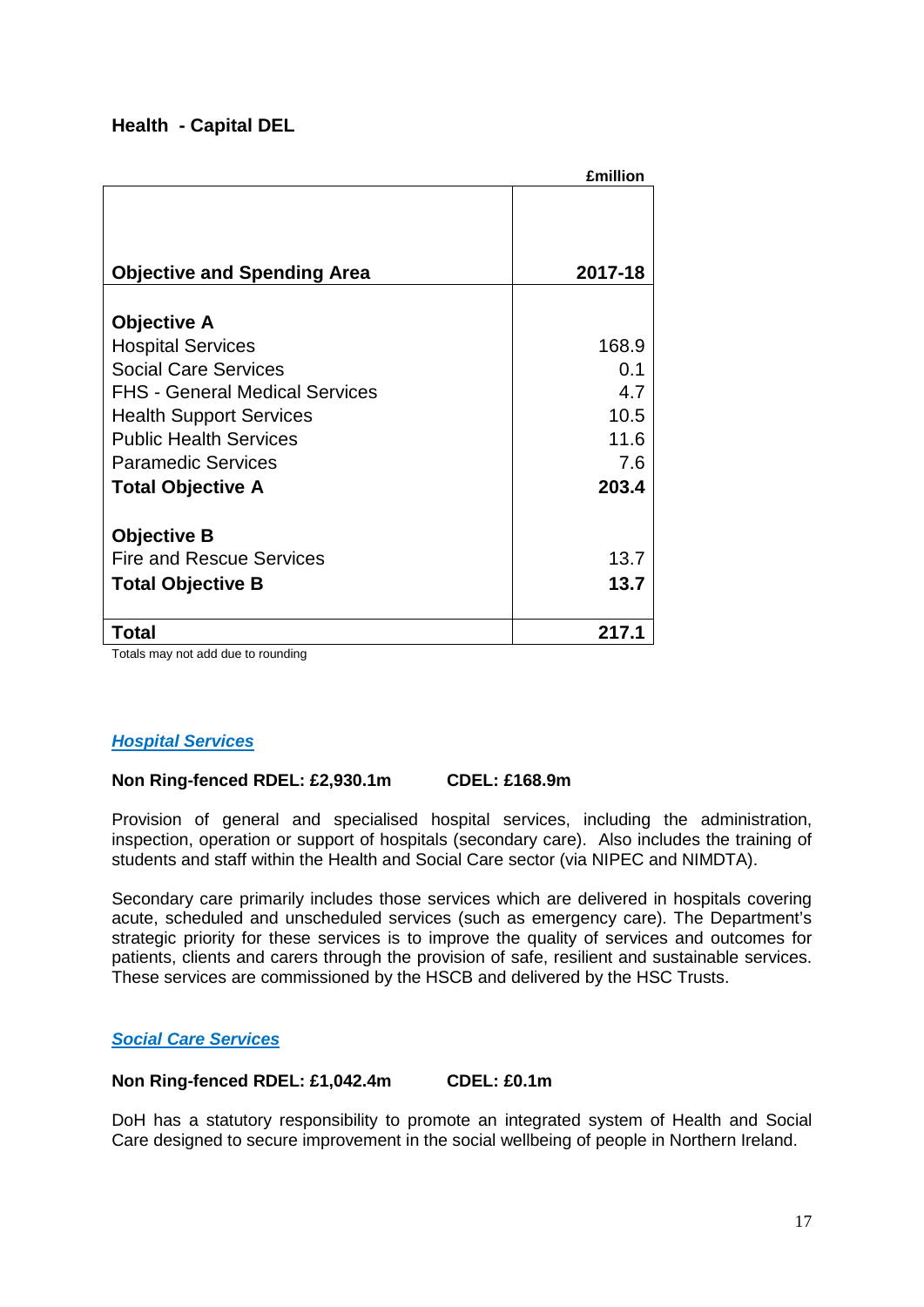There is budget cover to provide social protection benefits in kind in respect of Disability, Old Age and Family and Children's Services, including the administration, operation or support of such social protection schemes.

### *Family Health Services (FHS) – General Medical Services*

### **Non Ring-fenced RDEL: £264.3m CDEL: £4.7m**

The services provided by General Medical Practitioners (GPs), including the administration, inspection, operation or support of general medical services.

GP-led care is provided mainly from GP surgeries and from centres for Out of Hours (OOH) GP Services, drawing on multi-disciplinary teams of nurses and other specialists as well as GPs. A key aim is to ensure that everyone continues to have access to high quality, sustainable GP-led services.

GPs play a key role in ensuring that health service provision in NI is effective and efficient. GPs provide:

- The main point of entry to the health care system
- Person focused, on-going care covering whole episodes of ill health
- Delivery of the majority of care for all but the most uncommon conditions
- Coordination of care provided by others

### *Family Health Services (FHS) – General Pharmaceutical Services*

### **Non Ring-fenced RDEL: £472.0m**

Provision of pharmaceutical services within a Family Health Service setting, including the administration, operation or support of the provision of pharmaceutical services.

Pharmaceutical services are commissioned from a range of providers in primary and secondary care. Medicines are the most frequently used intervention in healthcare with over 40 million prescriptions issued each year in primary care and several million more prescriptions in secondary care.

### *Family Health Services (FHS) – General Dental Services*

### **Non Ring-fenced RDEL: £108.7m**

Provision of services of general or specialist dental clinics and dentists and oral hygienists within a Family Health Service setting, including the administration, inspection, operation and support of dental services

There are 1,050 General Dental Practitioners (GDPs) in NI working across 380 practices. Approximately 1.1m people are registered with a GDP for Health Service care and each year under the General Dental Services (GDS) over 1.7m courses of treatment are provided. In the past, the NI population had poor oral health, however, in recent years significant improvements have been observed in both children's and adult's dental health.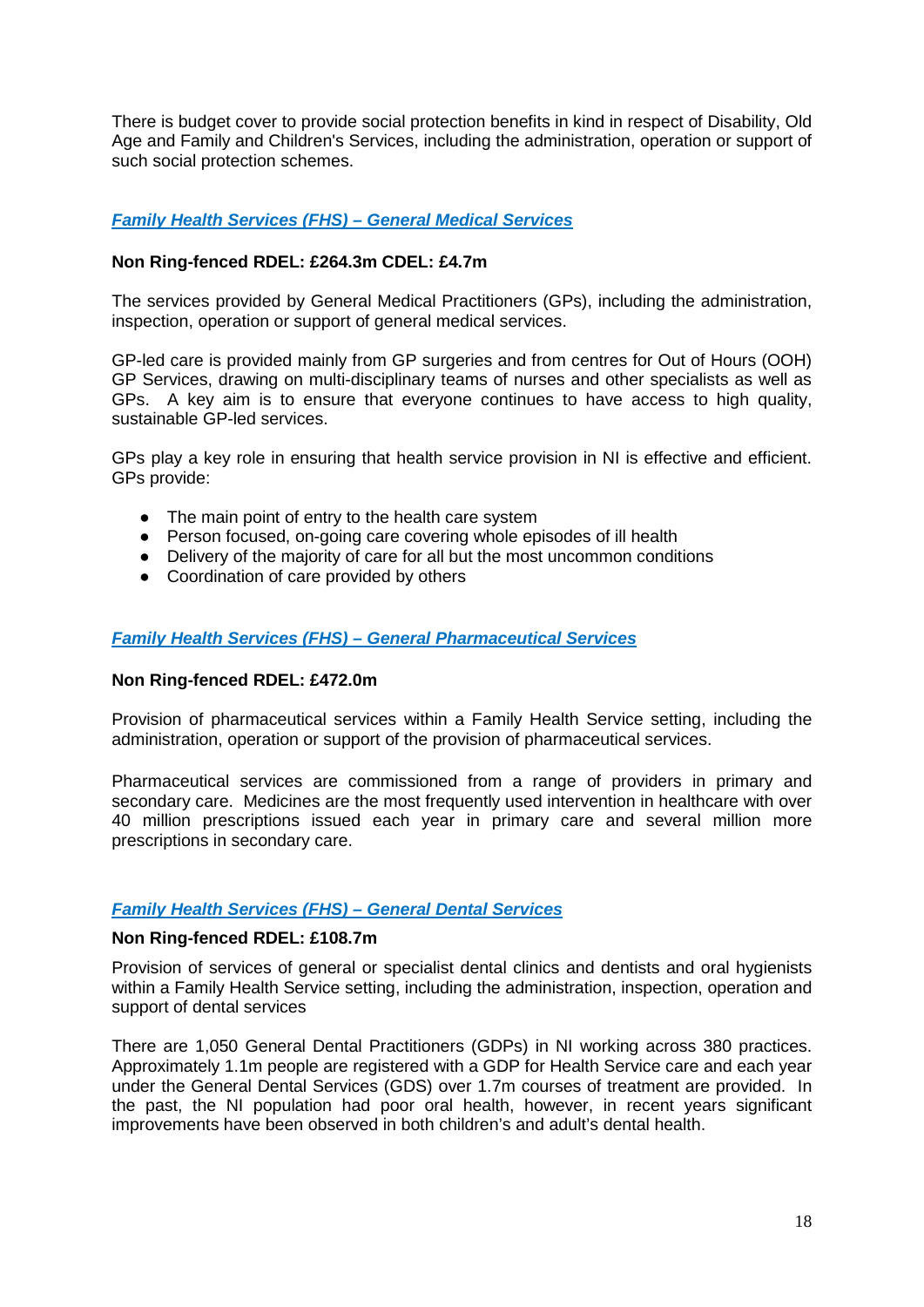### *Family Health Services (FHS) – General Ophthalmic Services*

### **Non Ring-fenced RDEL: £23.8m**

Provision of therapeutic appliances and equipment such as corrective eyeglasses and contact lenses within a Family Health Service setting, including the administration, operation or support of the provision of prescribed therapeutic appliances and equipment. Also includes HSC funded sight tests and optical vouchers/repairs.

### *Health Support Services*

### **Non Ring-fenced RDEL: £97.2m CDEL: £10.5m**

The administration, operation or support of activities such as formulation, administration, coordination and monitoring of overall health policies, plans, programmes and budgets. This includes budget provision in relation to RQIA, BSO, PCC and HSCB and Departmental Goods and Services, amongst others.

### *Public Health Services*

### **Non Ring-fenced RDEL: £62.7m CDEL: £11.6m**

Provision of public health services, including the administration, inspection, operation or support of public health services. Services are mainly delivered by the Public Health Agency (PHA).

The PHA is the statutory body responsible for improving and protecting the health of the NI population and an integral part of the HSC system with four primary functions:

- health and social wellbeing improvement;
- health protection;
- public health support to commissioning and policy development; and
- research and development.

This also includes budget provision for the Institute of Public Health, a North/South body.

### *Paramedic Services*

### **Non Ring-fenced RDEL: £65.2m CDEL: £7.6m**

Provision of paramedical health services through NI Ambulance Service (NIAS) Trust.

NIAS plays an essential role in supporting effective unscheduled pathways, maximising patient flow through hospitals and assisting patients to access elective care.

### *Safefood*

### **Non Ring-fenced RDEL: £2.0m**

The Department has responsibility for Safefood, a North/South body which is principally charged with tasks involving food safety awareness - through public campaigns, conferences, training and advising professionals and the general public.

### *Fire and Rescue Services*

**Non Ring-fenced RDEL: £76.5m CDEL: £13.7m**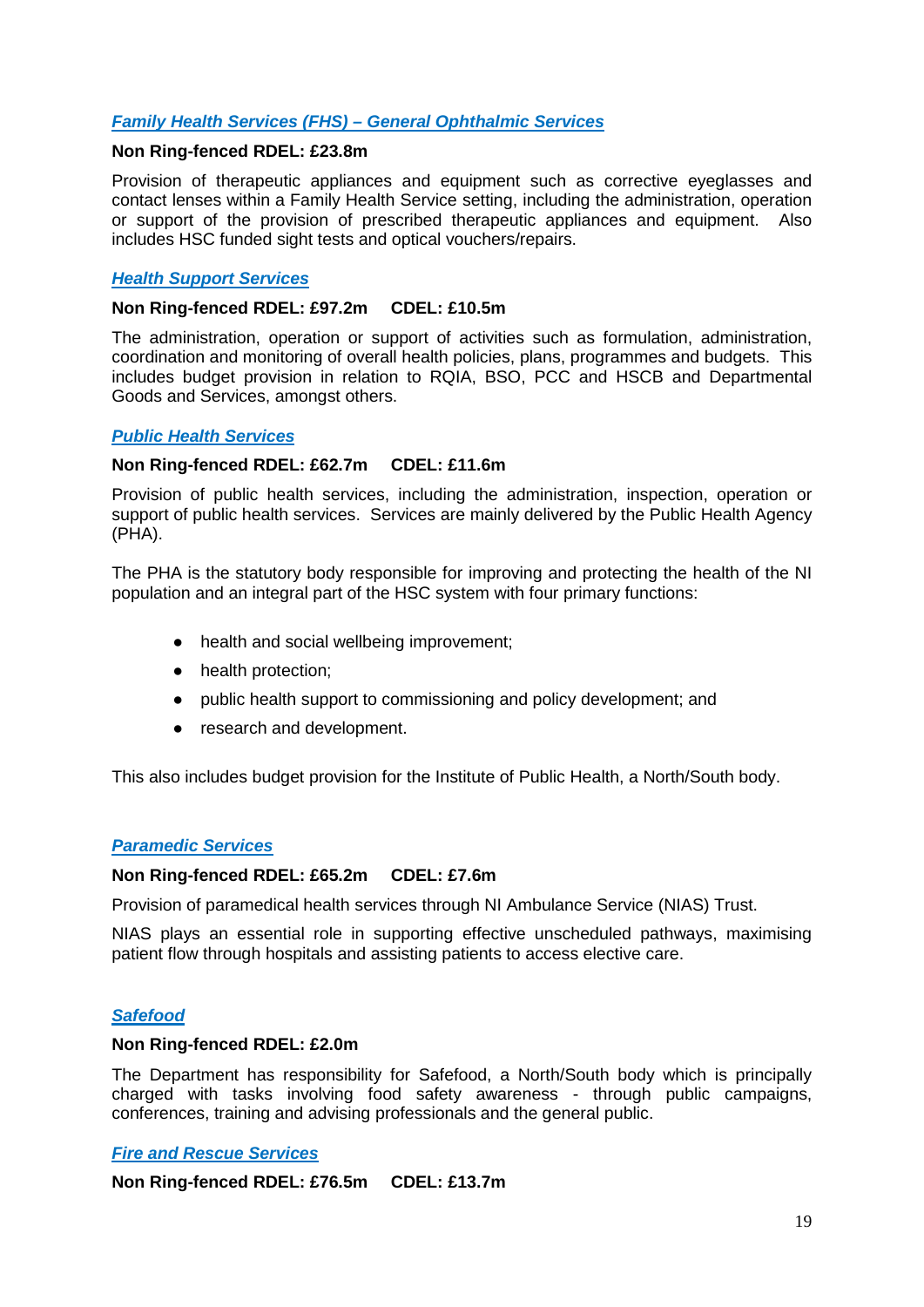The Department is also responsible for establishing arrangements for the efficient and effective management of the Fire and Rescue Service in Northern Ireland, contributing to the safety and wellbeing of the community.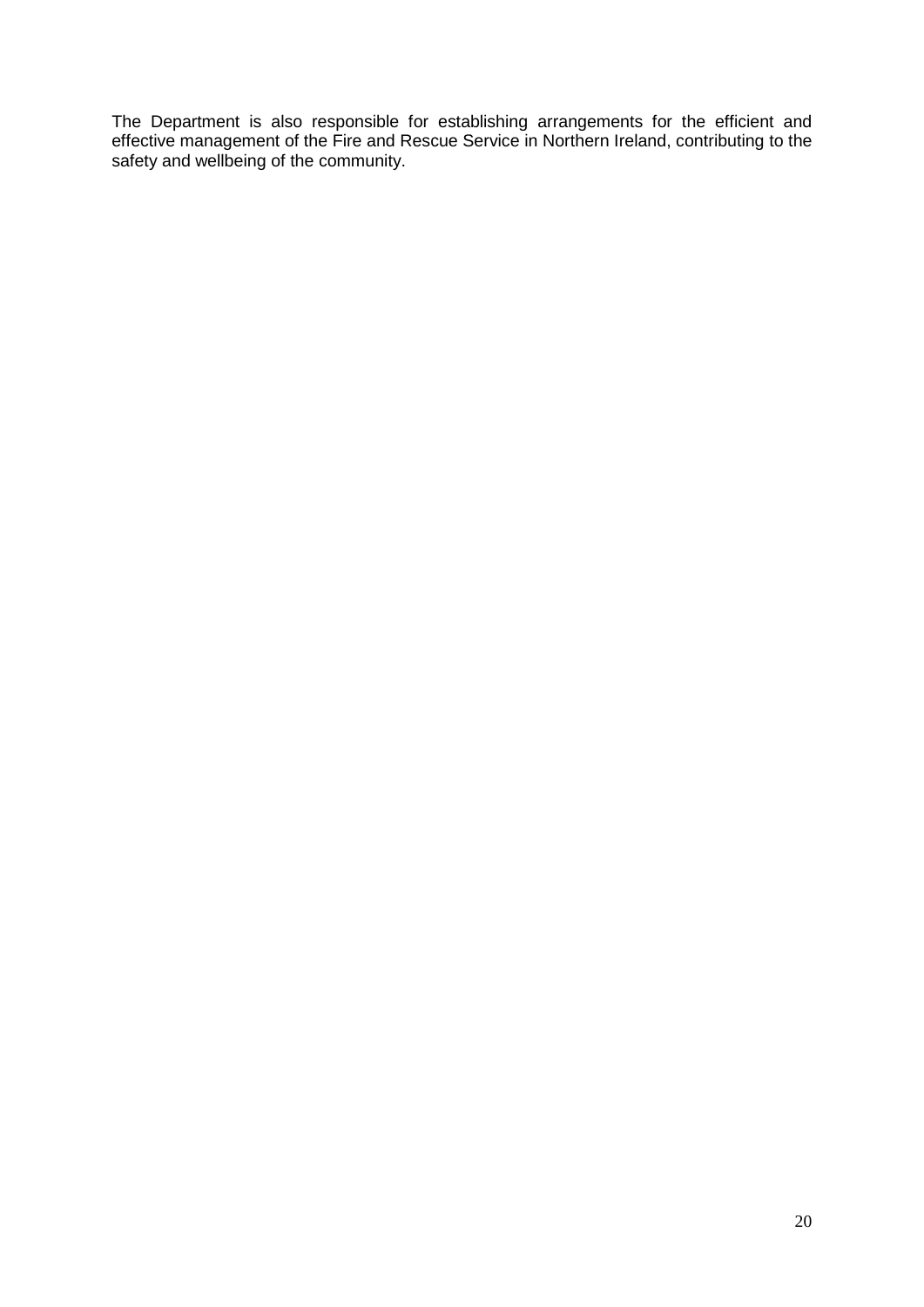# **7. DEPARTMENT FOR INFRASTRUCTURE**

**The Department's Vision:** *'Building for the Future'*

# **Infrastructure - Non Ring-fenced Resource DEL**

|                                    | <b>£million</b> |
|------------------------------------|-----------------|
| <b>Objective and Spending Area</b> | 2017-18         |
|                                    |                 |
| <b>Objective A</b>                 |                 |
| Roads and Waterways                | 168.9           |
| N/S Body - Waterways Ireland       | 3.7             |
| Transport                          | 89.6            |
| Planning                           | 5.5             |
| <b>Water and Drainage</b>          | 108.0           |
| <b>Total Objective A</b>           | 375.8           |
|                                    |                 |
| <b>Total</b>                       | 375.8           |
| Totalo mou not add duo to rounding |                 |

Totals may not add due to rounding

### **Infrastructure - Capital DEL**

|                                    | <b>£million</b> |
|------------------------------------|-----------------|
| <b>Objective and Spending Area</b> | 2017-18         |
|                                    |                 |
| <b>Objective A</b>                 |                 |
| Roads and Waterways                | 158.3           |
| N/S Body - Waterways Ireland       | 0.1             |
| Transport                          | 84.9            |
| Planning                           | 0.4             |
| <b>Water and Drainage</b>          | 170.7           |
| <b>Total Objective A</b>           | 414.3           |
| Гоtal                              | 414.3           |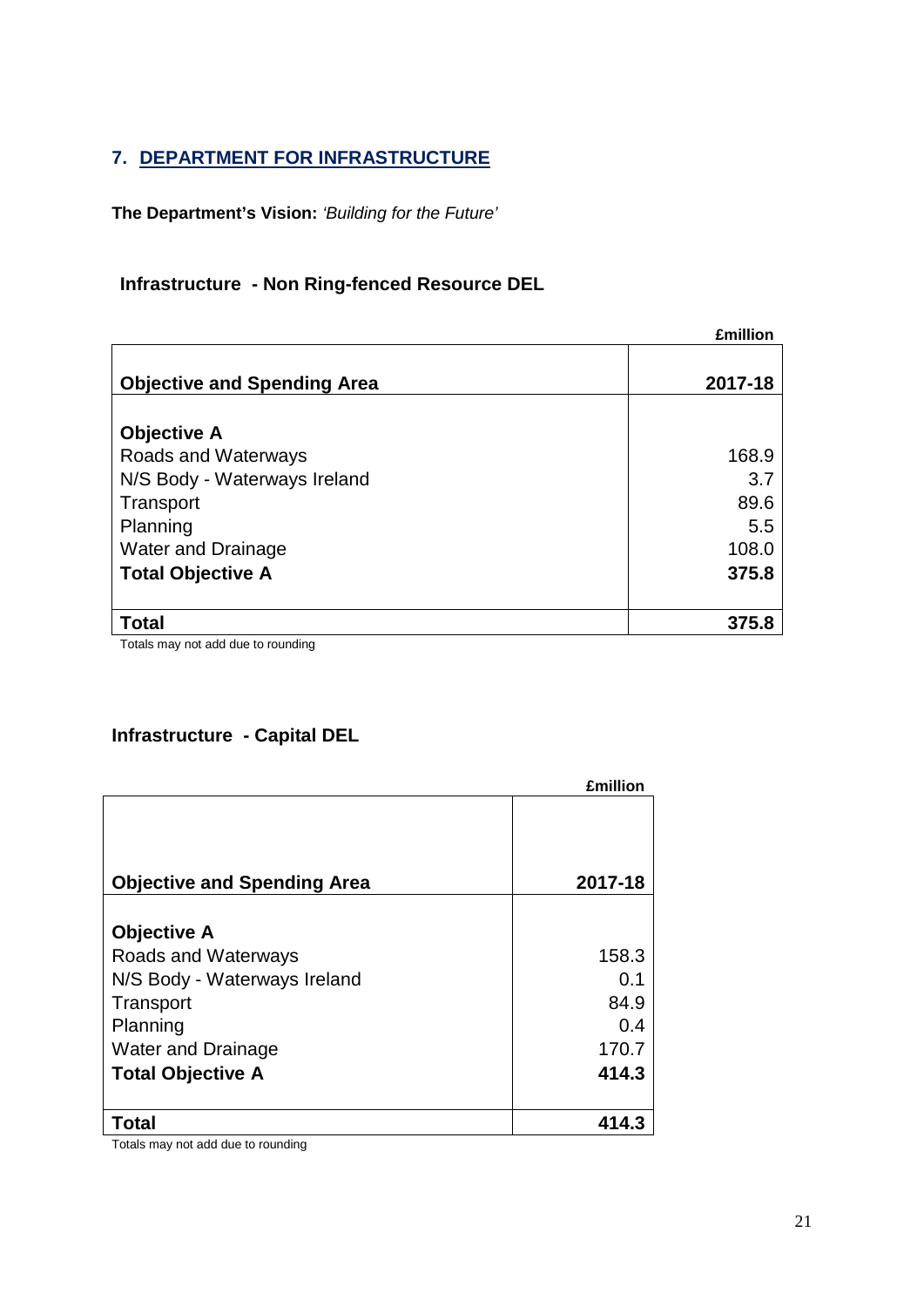### *Roads and Rivers*

### **Non Ring-fenced RDEL: £168.9m CDEL: £158.3m**

The Department maintains, develops and manages the road network to facilitate the safe and convenient movement of people and goods. The region's public road network has 26,000 kilometres of roads, 10,000 kilometres of footways, 5,800 bridges, 283,000 streetlights and 34 Park and Ride / Share car parks. The Department also maintains watercourses and sea defences; constructs and maintains drainage and sea defence structures; and administers the advisory and enforcement procedures to protect the drainage function of all watercourses.

### *Waterways Ireland*

#### **Non Ring-fenced RDEL: £3.7m CDEL: £0.1m**

The Department is the sponsor department in the region for Waterways Ireland. The statutory function of Waterways Ireland is the management, maintenance, development and promotion of the inland navigable waterways system throughout the island, principally for recreational purposes. Waterways Ireland has responsibility for approximately 1,000km of navigable waterways.

### *Transport*

#### **Non Ring-fenced RDEL: £89.6m CDEL: £84.9m**

The Department is the sponsor department for Translink, with whom it has a five year Service Agreement to deliver the majority of public passenger transport services in Northern Ireland. It does this via its three main subsidiary companies, Metro (in Belfast), Ulsterbus and NI Railways. The Department also reimburses transport providers operating the Northern Ireland Concessionary Fares Scheme. The Department supports Community Transport Organisations in their delivery of services. As a key element of increasing sustainable travel, the Department invests in better cycling and walking infrastructure whilst also promoting modal shifts towards safe and sustainable travel and assisting Councils in the development of greenways. The Department, through the Driver & Vehicle Agency provides licensing, testing and enforcement services to ensure that drivers, vehicles and operators are safe and remain compliant with relevant regulations. In addition, the Agency monitors levels of compliance within the goods, taxi and bus industries.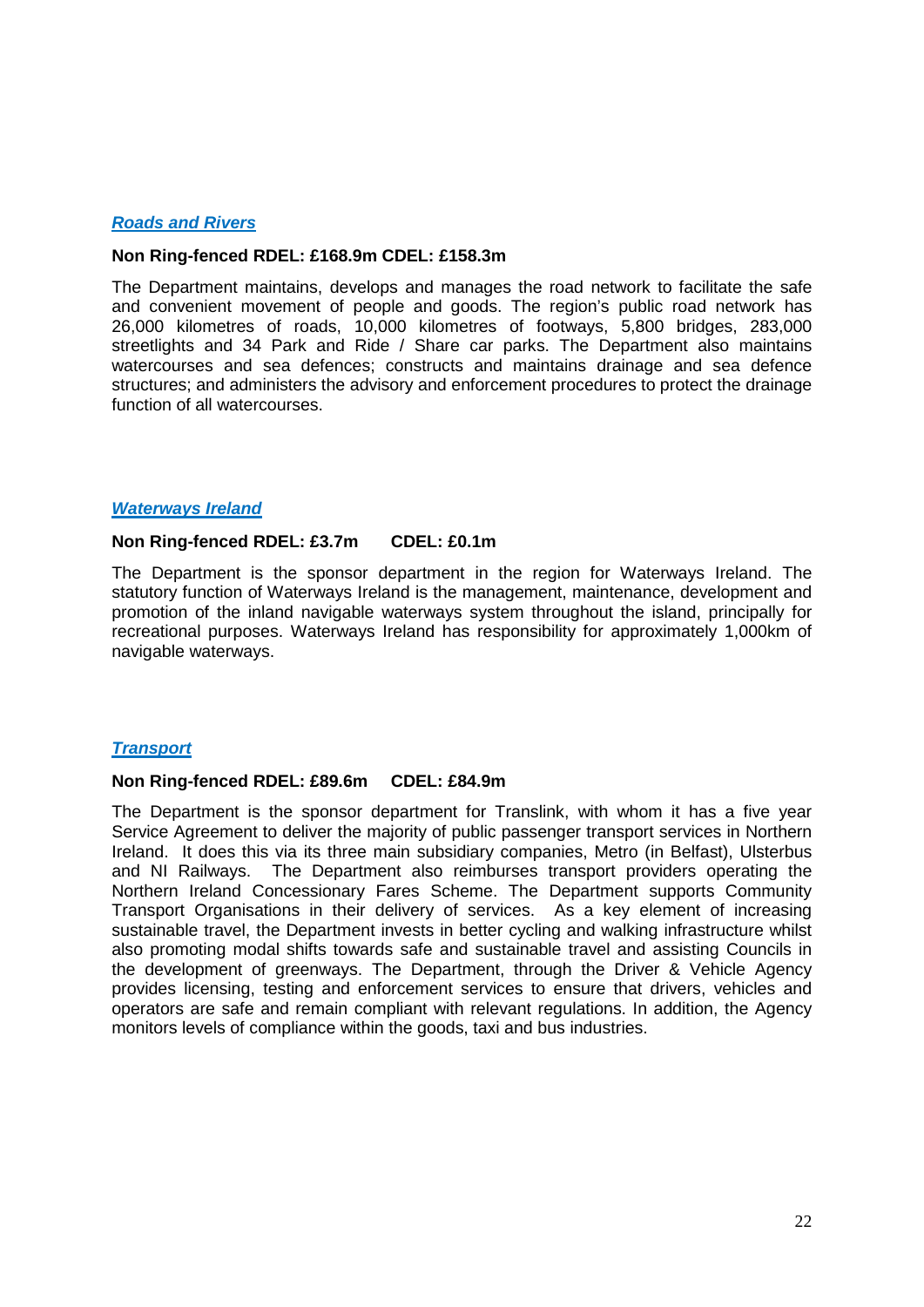### *Strategic Planning and Policy*

#### **Non Ring-fenced RDEL: £5.5m CDEL: £0.4m**

The Department is responsible for maintaining and enhancing the effectiveness of the planning system and creating a place where people want to live and work, visit and invest. This involves supporting the local councils in the delivery of an efficient and effective planning system. The Department develops planning legislation and policy in line with Ministerial direction as well as providing advice and guidance on planning policy and practice. The Department also has overall responsibility for processing planning applications deemed to be of 'regional significance' or those which may be 'called in' from local councils for Ministerial decision. The Department maintains and enables regeneration of two historic sites, including the internationally recognised tourist attraction Crumlin Road Gaol.

### *Water and Drainage*

### **Non Ring-fenced RDEL: £108.0m CDEL: £170.7m**

NI Water is wholly owned by the Department for Infrastructure. It is a company under the Companies Act, a Regulated Utility and, because of its financial arrangements, is treated as a Non-Departmental Public Body (NDPB) for public expenditure purposes. NI Water is Northern Ireland's sole water utility company. It operates the licence for the provision of water and sewerage services and complies with standards in Northern Ireland Water quality regulations, waste water treatment and environmental protection requirements and regulatory requirements in EU and UK legislation. At present, NI Water supplies around 570 million litres of clean water a day for almost 1.8 million people, as well as treating 340 million litres of wastewater a day. This involves maintaining and operating:

- 26,800 km of water mains, 23 water treatment works, 24 impounding reservoirs, 370 service reservoirs, 335 water pumping stations; and
- 15,800 km of sewer, 1,030 wastewater treatment works, 1,300 sewage pumping stations & 60 sludge management centres.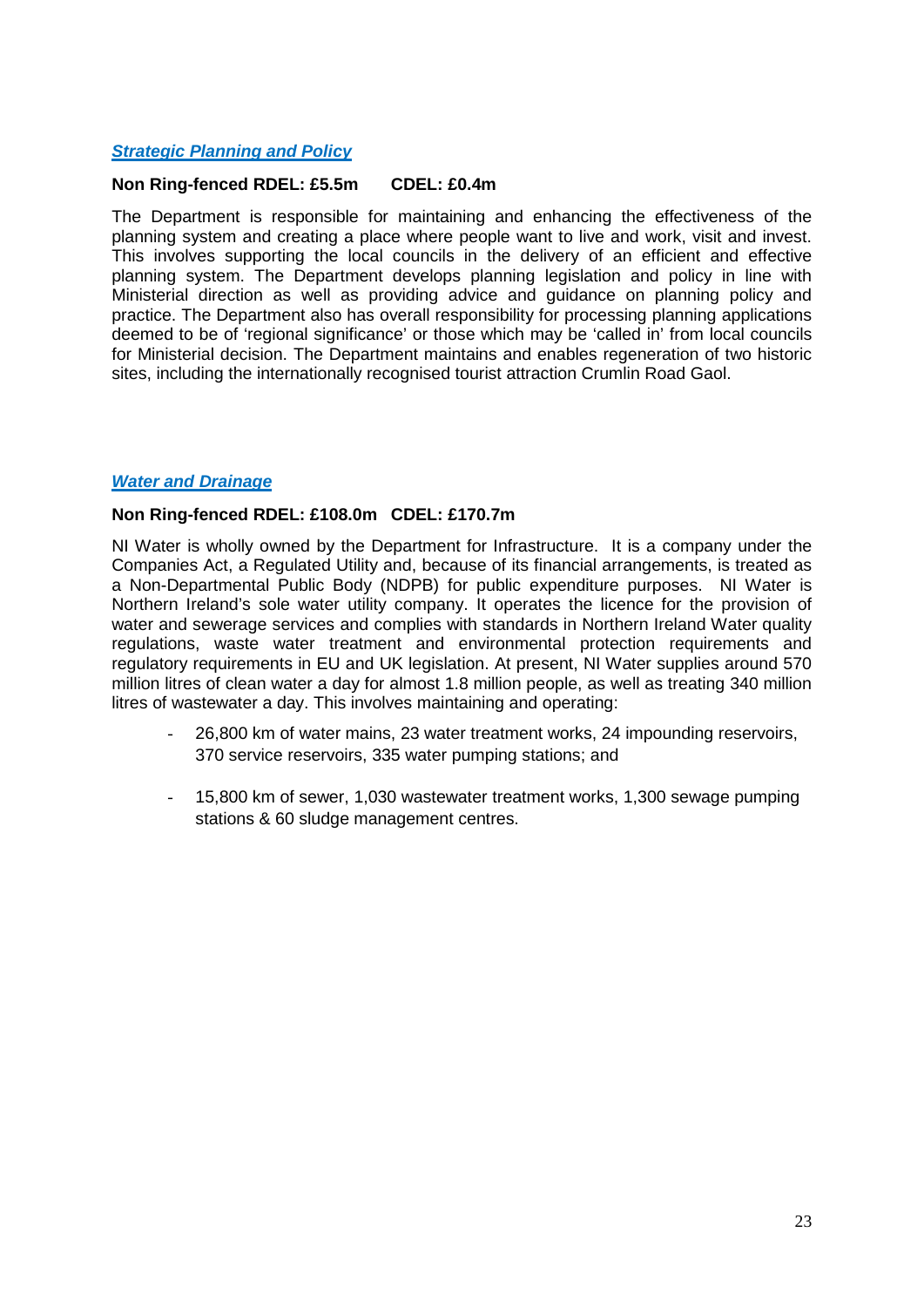# **8. DEPARTMENT OF JUSTICE**

The Department's mission: *'…to support the Minister of Justice in building a fair, just and safer community'.*

### **Justice - Non Ring-fenced Resource DEL**

|                                    | <b>£million</b> |
|------------------------------------|-----------------|
|                                    | 2017-18         |
| <b>Objective and Spending Area</b> |                 |
| <b>Objective A</b>                 |                 |
| Access to Justice                  | 143.3           |
| <b>Safer Communities</b>           | 67.0            |
| <b>Reducing Offending</b>          | 125.4           |
| Police Service of Northern Ireland | 698.1           |
| <b>Total Objective A</b>           | 1,033.7         |
|                                    |                 |
| <b>Total</b>                       | 1,033.7         |

Totals may not add due to rounding

# **Justice - Capital DEL**

|                                         | <b>£million</b> |
|-----------------------------------------|-----------------|
| <b>Objective and Spending Area</b>      | 2017-18         |
| <b>Objective A</b><br>Access to Justice | 5.1             |
| <b>Safer Communities</b>                | 1.8             |
| <b>Reducing Offending</b>               | 24.1            |
| Police Service of Northern Ireland      | 20.3            |
| <b>Total Objective A</b>                | 51.2            |
| <sup>'</sup> otal                       |                 |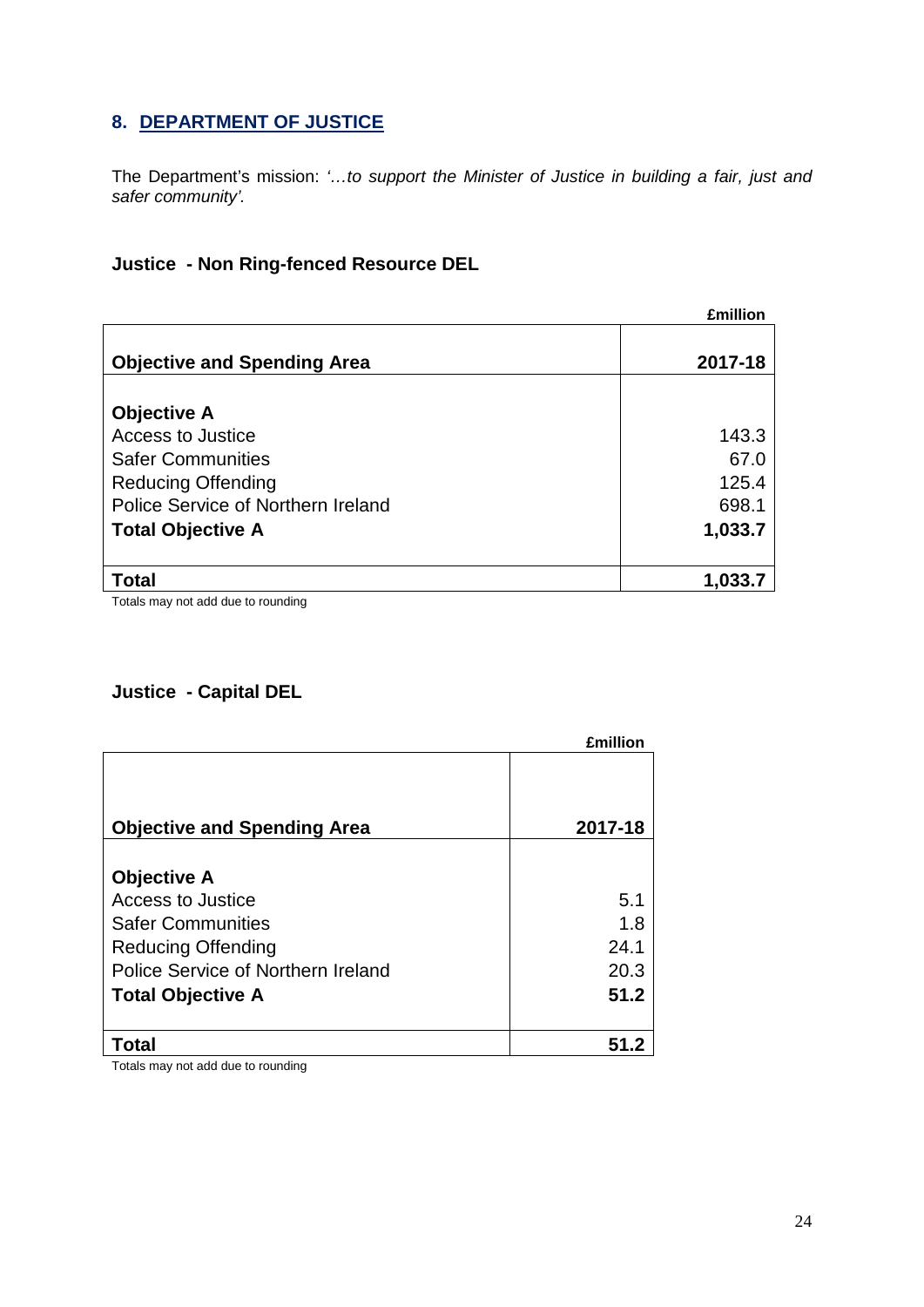### *Access To Justice Directorate*

### **Non Ring-fenced RDEL: £143.3m CDEL: £5.1m**

Access to Justice Directorate is responsible for policy and legislation relating to both criminal justice and some aspects of civil justice. It also has a strong focus on improving the operation of the justice system as a whole. The Directorate is responsible for the Northern Ireland Courts and Tribunals Service and the Legal Services Agency, both of which are Executive Agencies of the DoJ, and Criminal Justice Inspection NI which is a Departmental Non Departmental Public Body (NDPB).

### *Safer Communities Directorate*

### **Non Ring-fenced RDEL: £67.0m CDEL: £1.8m**

Safer Communities Directorate is responsible for the strategic resourcing, policy and legislative aspects of policing and community safety and is the lead interface with the Police Service of Northern Ireland. It is also responsible for the work of Forensic Science Northern Ireland, a DoJ Executive Agency, and the Northern Ireland Policing Board, the Office of the Police Ombudsman NI, the Probation Board NI, the Northern Ireland Police Fund, the RUC George Cross Foundation and the Police Rehabilitation and Retraining Trust all of which are Departmental NDPBs.

### *Reducing Offending Directorate*

### **Non Ring-fenced RDEL: £125.4m CDEL: £24.1m**

Reducing Offending Directorate (ROD) provides end to end support to individuals to reduce the risk of offending through diversion, intervention, rehabilitation and joined-up custodial services. ROD is responsible for the Northern Ireland Prison Service (NIPS) and the Youth Justice Agency (YJA) and also leads on reducing offending policy.

### *Police Service NI*

### **Non Ring-fenced RDEL: £698.1m CDEL: £20.3m**

The Police Service NI is the DoJ's largest Non-Departmental Public Body accounting for approximately 66% of the overall DoJ non-ringfenced Resource DEL budget. The PSNI aims to work with communities and partners to make NI safe, confident and peaceful. It aims to do this by working closely with, and in, the whole community. Key themes are partnership and co-operation, both with the community served and with other agencies in the private, public and voluntary sectors.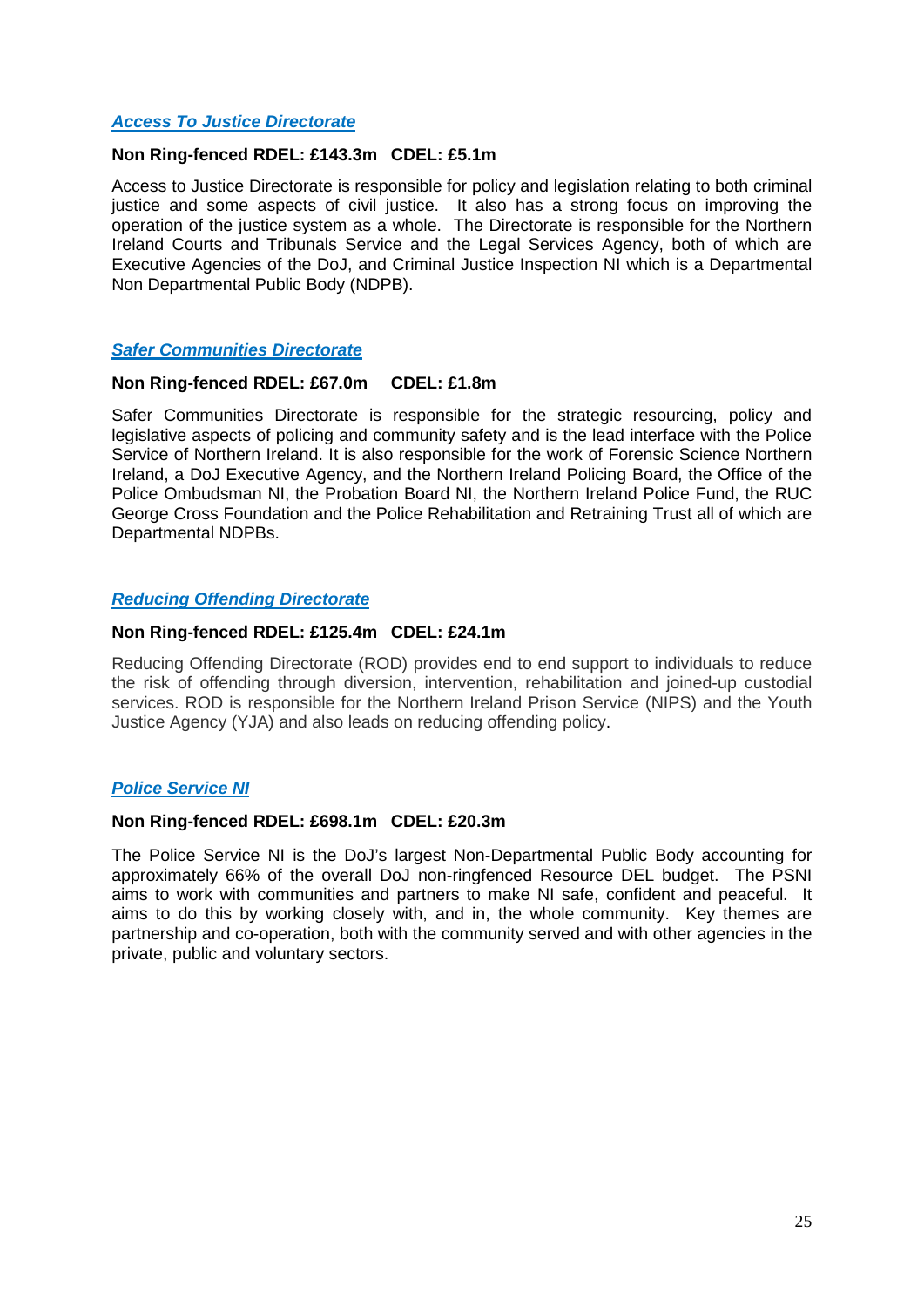# **9. THE EXECUTIVE OFFICE**

**The Department's vision:** *'To build a peaceful and prosperous society with respect for the rule of law where everyone can enjoy a better quality of life now and in the years to come'.*

### **The Executive Office - Non Ring-fenced Resource DEL**

| <b>£million</b>                                                                                     |              |
|-----------------------------------------------------------------------------------------------------|--------------|
| <b>Objective and Spending Area</b>                                                                  | 2017-18      |
| <b>Objective A</b><br><b>Executive Support &amp; Policy Development</b><br><b>Total Objective A</b> | 77.6<br>77.6 |
| <b>Total</b>                                                                                        | 77.6         |
|                                                                                                     |              |

Totals may not add due to rounding

### **The Executive Office - Capital DEL**

|                                                   |                                                  |                                                               | <b>£million</b>                           |
|---------------------------------------------------|--------------------------------------------------|---------------------------------------------------------------|-------------------------------------------|
| <b>Objective and Spending Area</b>                | 2017-18<br><b>Conventional</b><br><b>Capital</b> | 2017-18<br><b>Financial</b><br><b>Transactions</b><br>Capital | 2017-18<br><b>Total</b><br><b>Capital</b> |
|                                                   |                                                  |                                                               |                                           |
| <b>Objective A</b>                                |                                                  |                                                               |                                           |
| <b>Executive Support &amp; Policy Development</b> | 18.6                                             | 101.8                                                         | 120.4                                     |
| <b>Total Objective A</b>                          | 18.6                                             | 101.8                                                         | 120.4                                     |
|                                                   |                                                  |                                                               |                                           |
| <b>Total</b>                                      | 18.6                                             | 101.8                                                         | 120.4                                     |

Totals may not add due to rounding

### **Resource Budget**

The budget settlement for 2017-18 provides TEO with a total resource allocation of £77.6 million. This includes an allocation for the Delivering Social Change (DSC) initiatives of £11.4 million to support the continued rollout of the Social Investment Fund (SIF) and DSC signature projects and £7 million in respect of a Shared Future to support the Together: Building a United Community strategy (including the Urban Village (UV) initiative).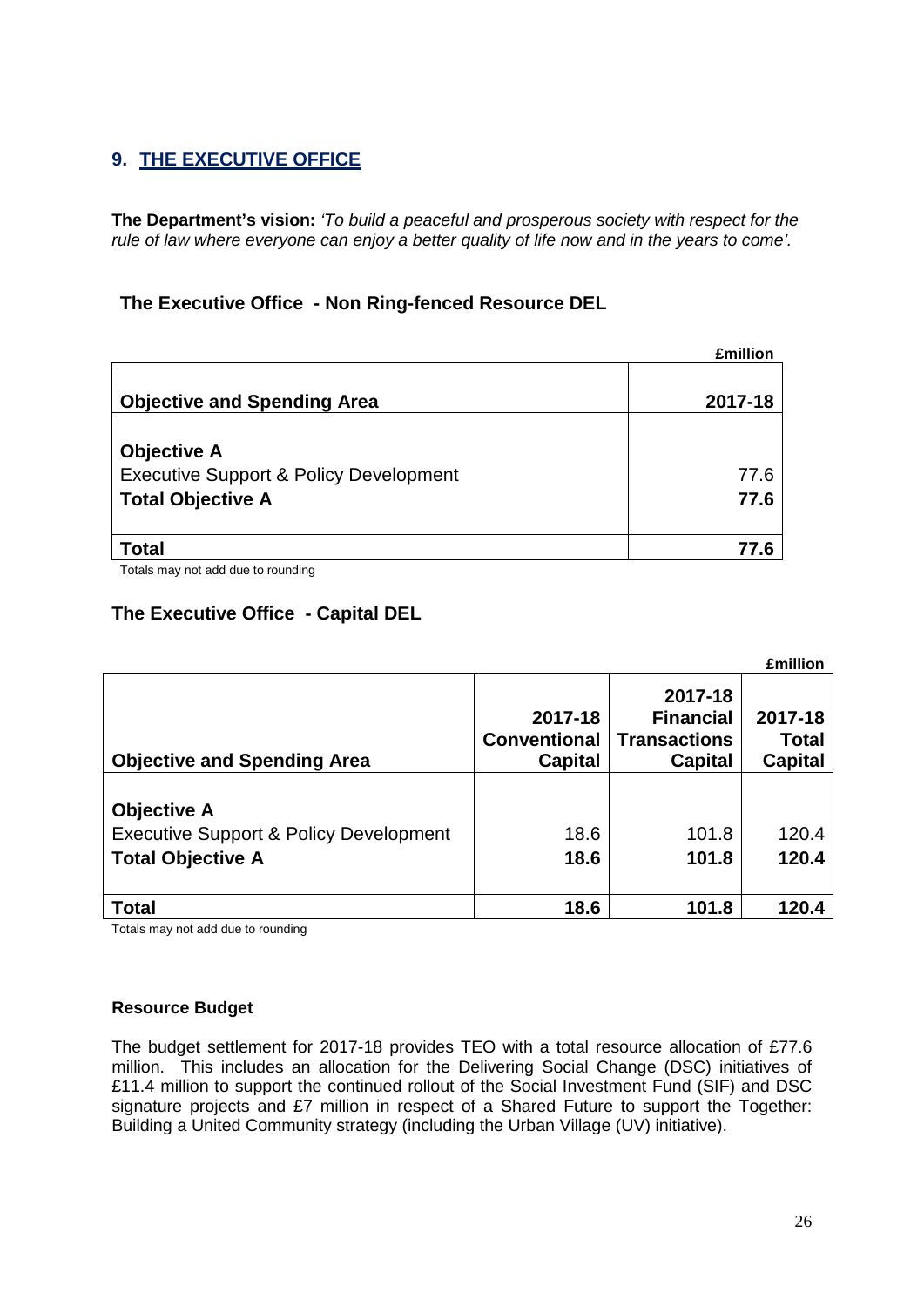### **Capital Budget**

The budget settlement for 2017-18 provides TEO with a capital budget of £18.6 million which will allow the Department to progress essential infrastructure works in Ebrington and UV areas. This budget includes an allocation of £14.2 million for the DSC initiatives to support the continued rollout of the SIF.

The budget also provides £101.8 million Financial Transactions Capital to support infrastructure development outside the public sector.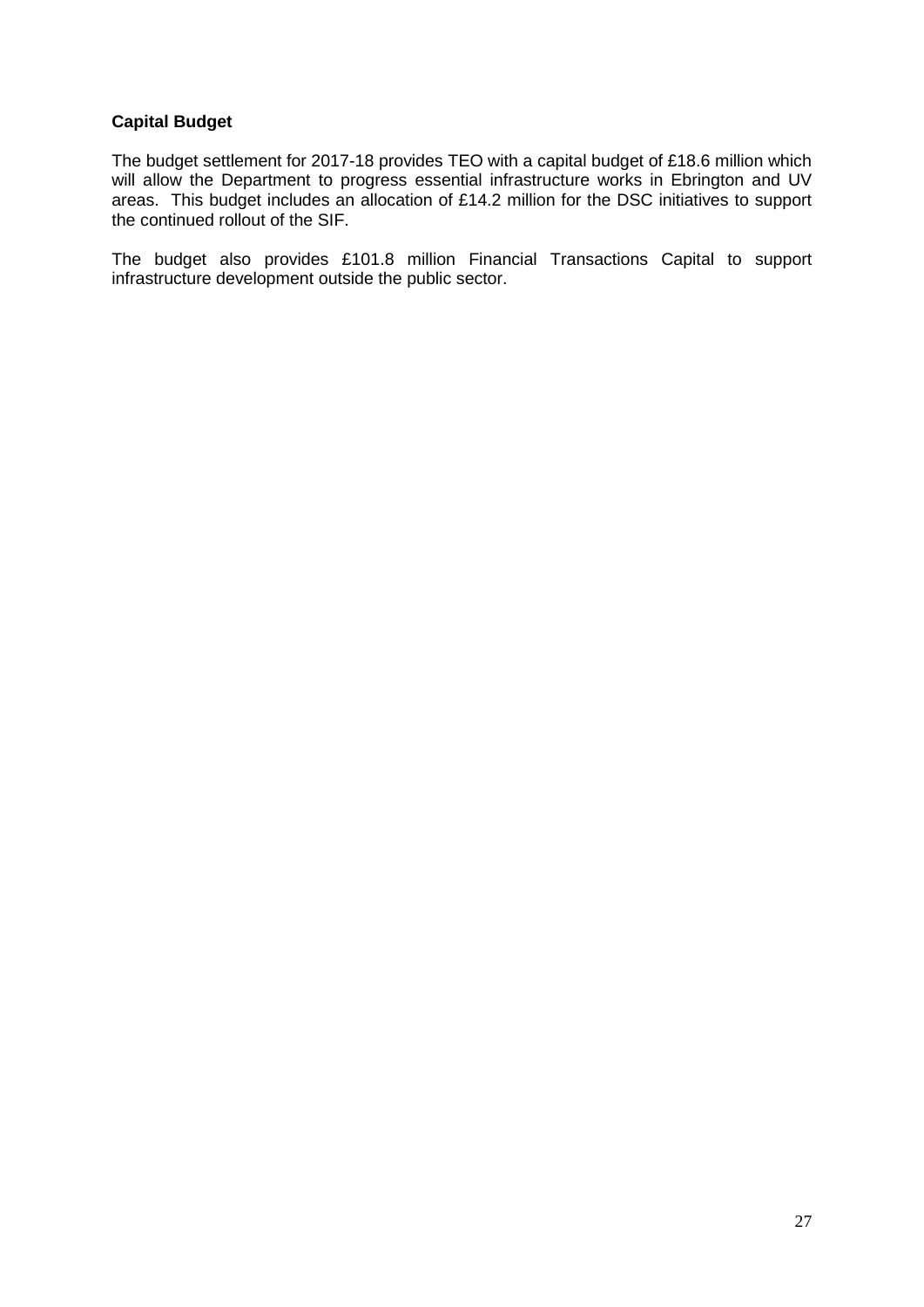### **ANNEX A**

### **2017-18 NON RINGFENCED RESOURCE DEL**

|                                            |                                             |                                                     | <b>£million</b>       |
|--------------------------------------------|---------------------------------------------|-----------------------------------------------------|-----------------------|
|                                            | 2016-17<br><b>Budget</b><br><b>Position</b> | 2017-18<br><b>Main Estimates</b><br><b>Position</b> | $\%$<br><b>Change</b> |
| Agriculture, Environment and Rural Affairs | 197.9                                       | 192.0                                               | $-3.0$                |
| Communities                                | 856.9                                       | 872.7                                               | 1.8                   |
| Economy                                    | 773.1                                       | 770.7                                               | $-0.3$                |
| Education                                  | 1,876.8                                     | 1,904.1                                             | 1.5                   |
| Finance                                    | 140.1                                       | 155.1                                               | 10.7                  |
| Health                                     | 4,880.1                                     | 5,144.8                                             | 5.4                   |
| Infrastructure                             | 370.9                                       | 375.1                                               | 1.1                   |
| Justice                                    | 1,038.1                                     | 1,033.7                                             | $-0.4$                |
| The Executive Office                       | 58.7                                        | 77.6                                                | 32.2                  |
| <b>Non Ministerial Departments</b>         |                                             |                                                     |                       |
| <b>Food Standards Agency</b>               | 8.1                                         | 8.2                                                 | 1.5                   |
| NI Assembly                                | 39.0                                        | 35.4                                                | $-9.2$                |
| NI Audit Office                            | 7.3                                         | 7.0                                                 | $-4.0$                |
| NI Authority for Utility Regulation        | 0.2                                         | 0.1                                                 | $-35.4$               |
| NI Public Sector Ombudsman                 | 2.3                                         | 2.7                                                 | 15.4                  |
| <b>Public Prosecution Service</b>          | 31.0                                        | 33.6                                                | 8.4                   |
| <b>Total Planned Spend</b>                 | 10,280.4                                    | 10,612.8                                            | 3.2                   |

Totals may not add due to rounding

2016-17 Budget Position and 2017-18 Main Estimates Position excludes VES allocations which are detailed in the following table.

The 2016-17 position reflects the published Budget position prior to the commencement of the financial year. The 2017-18 position reflects a mid-year position which includes technical transfers between departments and allocations from central funds (which particularly impacts on Department of Finance and The Executive Office) and already announced in year reallocations, including from Budget Exchange funds. Comparison between 2016/17 and 2017/18 needs to take into account the different timings of the budgets and, by necessity, is therefore not on a consistent basis.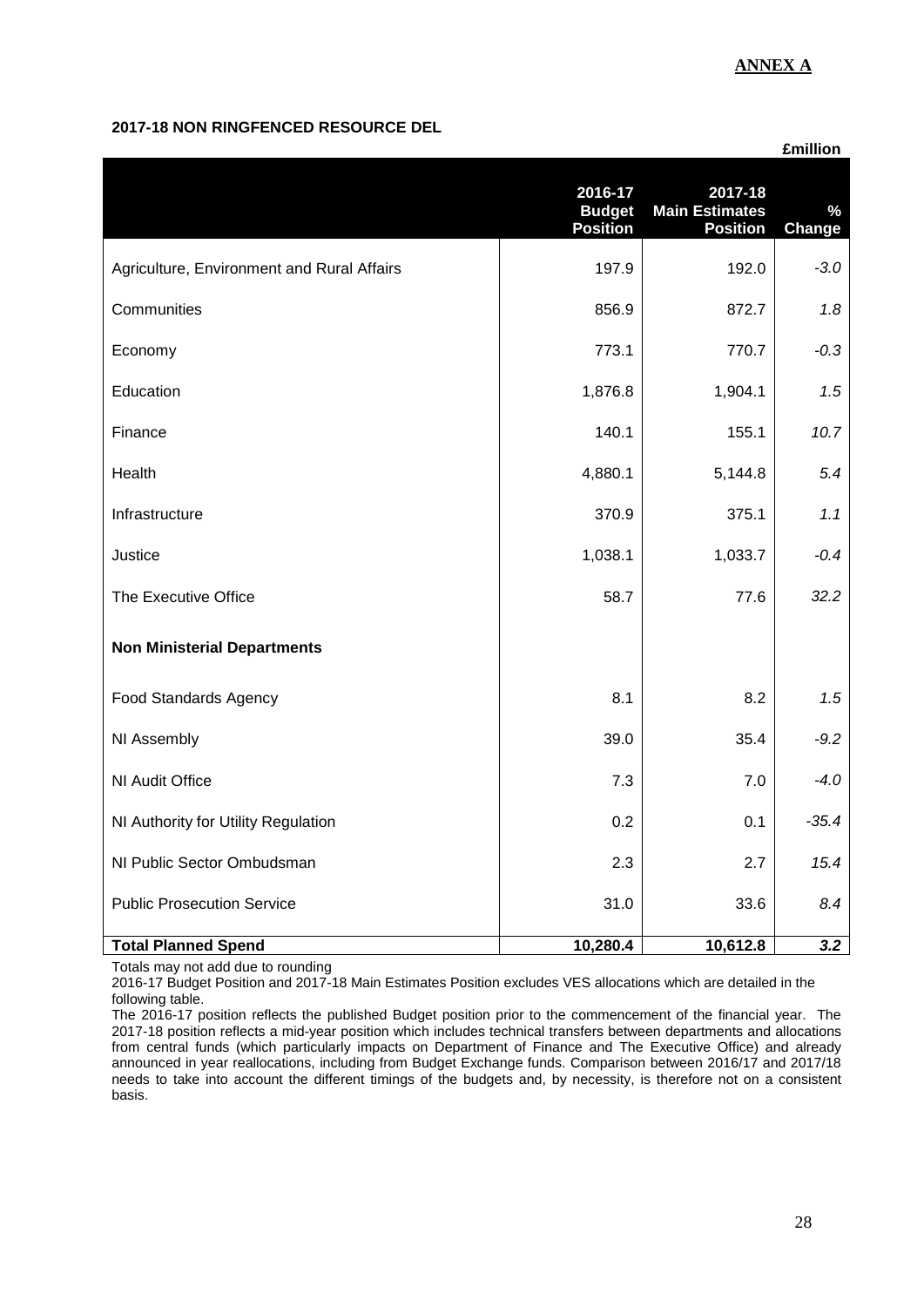### **Public Sector Transformation Fund Allocations**

|                         | <b>£million</b>                                |         |
|-------------------------|------------------------------------------------|---------|
| <b>Department</b>       | <b>Scheme</b>                                  | 2017-18 |
| Dept for Communities    | Arts Council Northern Ireland                  | 0.1     |
|                         | <b>National Museums NI</b>                     | 0.5     |
|                         | <b>Libraries NI</b>                            | 1.2     |
|                         | Northern Ireland Housing Executive             | 4.3     |
|                         | Charity Commission for Northern Ireland        | 0.0     |
| <b>Total DfC</b>        |                                                | 6.1     |
| Dept for the Economy    | Northern Ireland Screen                        | 0.0     |
|                         | Labour Relations Agency                        | 0.3     |
|                         | <b>Construction Industry Training Board NI</b> | 0.3     |
|                         | Northern Ireland Further Education<br>Colleges | 2.5     |
| <b>Total DfE</b>        |                                                | 3.0     |
| Dept of Education       | Non-teaching                                   | 23.5    |
|                         | Teaching and Teaching Workforce                | 15.9    |
| <b>Total DE</b>         |                                                | 39.4    |
| Dept of Finance         | DoF - Legal Grades                             | 1.3     |
| Dept for Infrastructure | Northern Ireland Water                         | 0.3     |
|                         | Translink                                      | 0.4     |
| <b>Total Dfl</b>        |                                                | 0.7     |
| NI Audit Office         | Northern Ireland Audit Office                  | 0.6     |
| <b>TOTAL</b>            |                                                | 51.1    |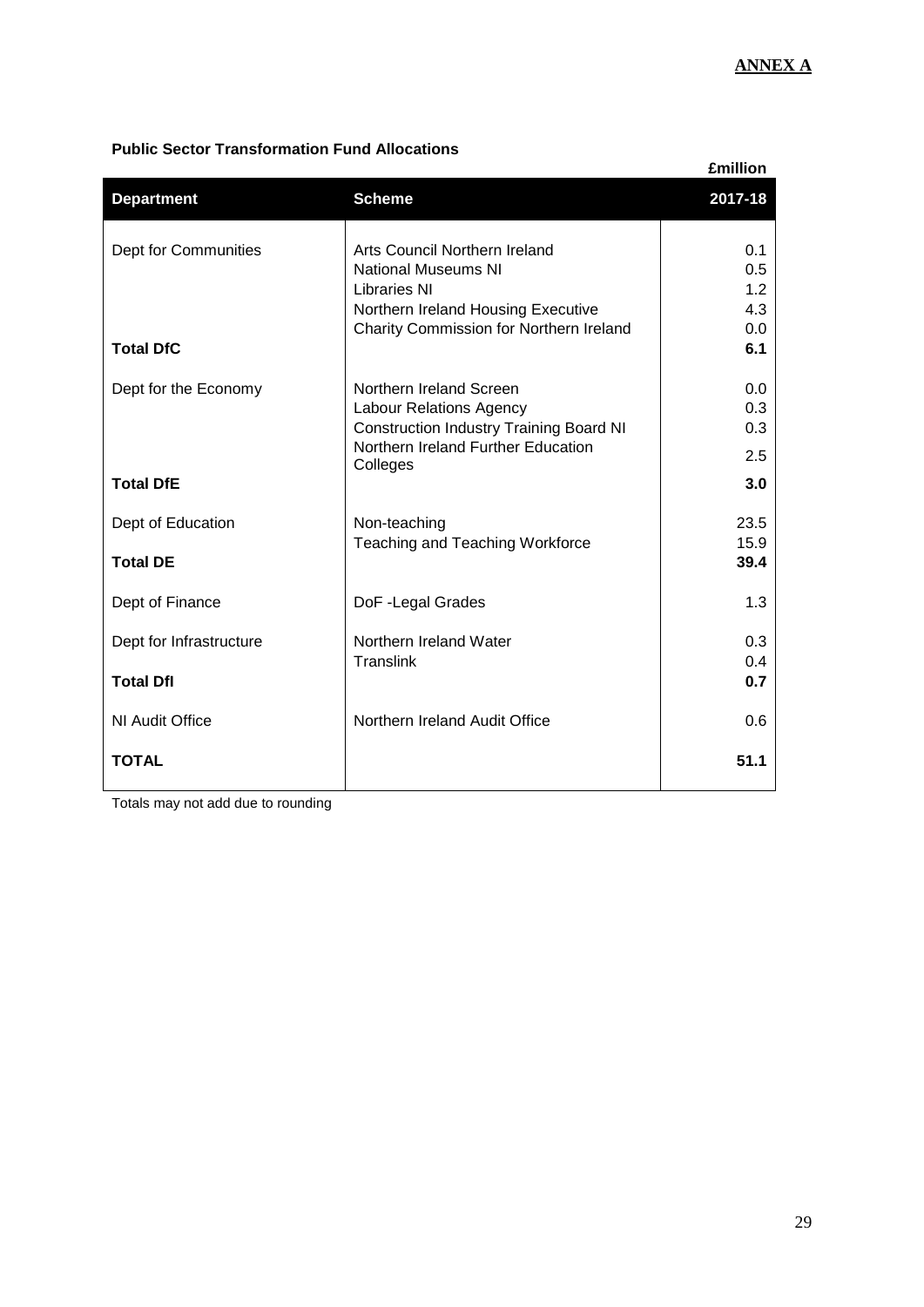# **ANNEX A**

## **2017-18 CAPITAL DEL (NET OF RECEIPTS)**

|                                            |                                                  |                                                                      | <b>£million</b>                           |
|--------------------------------------------|--------------------------------------------------|----------------------------------------------------------------------|-------------------------------------------|
|                                            | 2017-18<br><b>Conventional</b><br><b>Capital</b> | 2017-18<br><b>Financial</b><br><b>Transactions</b><br><b>Capital</b> | 2017-18<br><b>Total</b><br><b>Capital</b> |
| Agriculture, Environment and Rural Affairs | 36.9                                             |                                                                      | 36.9                                      |
| Communities                                | 125.4                                            |                                                                      | 125.4                                     |
| Economy                                    | 49.3                                             | 12.7                                                                 | 62.0                                      |
| Education                                  | 172.6                                            |                                                                      | 172.6                                     |
| Finance                                    | 30.6                                             |                                                                      | 30.6                                      |
| Health                                     | 217.1                                            |                                                                      | 217.1                                     |
| Infrastructure                             | 414.3                                            |                                                                      | 414.3                                     |
| Justice                                    | 51.2                                             |                                                                      | 51.2                                      |
| The Executive Office                       | 18.6                                             | 101.8                                                                | 120.4                                     |
| <b>Non Ministerial Departments</b>         |                                                  |                                                                      |                                           |
| <b>Food Standards Agency</b>               | 0.1                                              |                                                                      | 0.1                                       |
| NI Assembly                                | 0.8                                              |                                                                      | 0.8                                       |
| NI Audit Office                            | 0.0                                              |                                                                      | 0.0                                       |
| NI Authority for Utility Regulation        | 0.0                                              |                                                                      | 0.0                                       |
| NI Public Sector Ombudsman                 | 0.0                                              |                                                                      | 0.0                                       |
| <b>Public Prosecution Service</b>          | 0.8                                              |                                                                      | 0.8                                       |
| <b>Total Planned Spend</b>                 | 1,117.9                                          | 114.4                                                                | 1,232.3                                   |